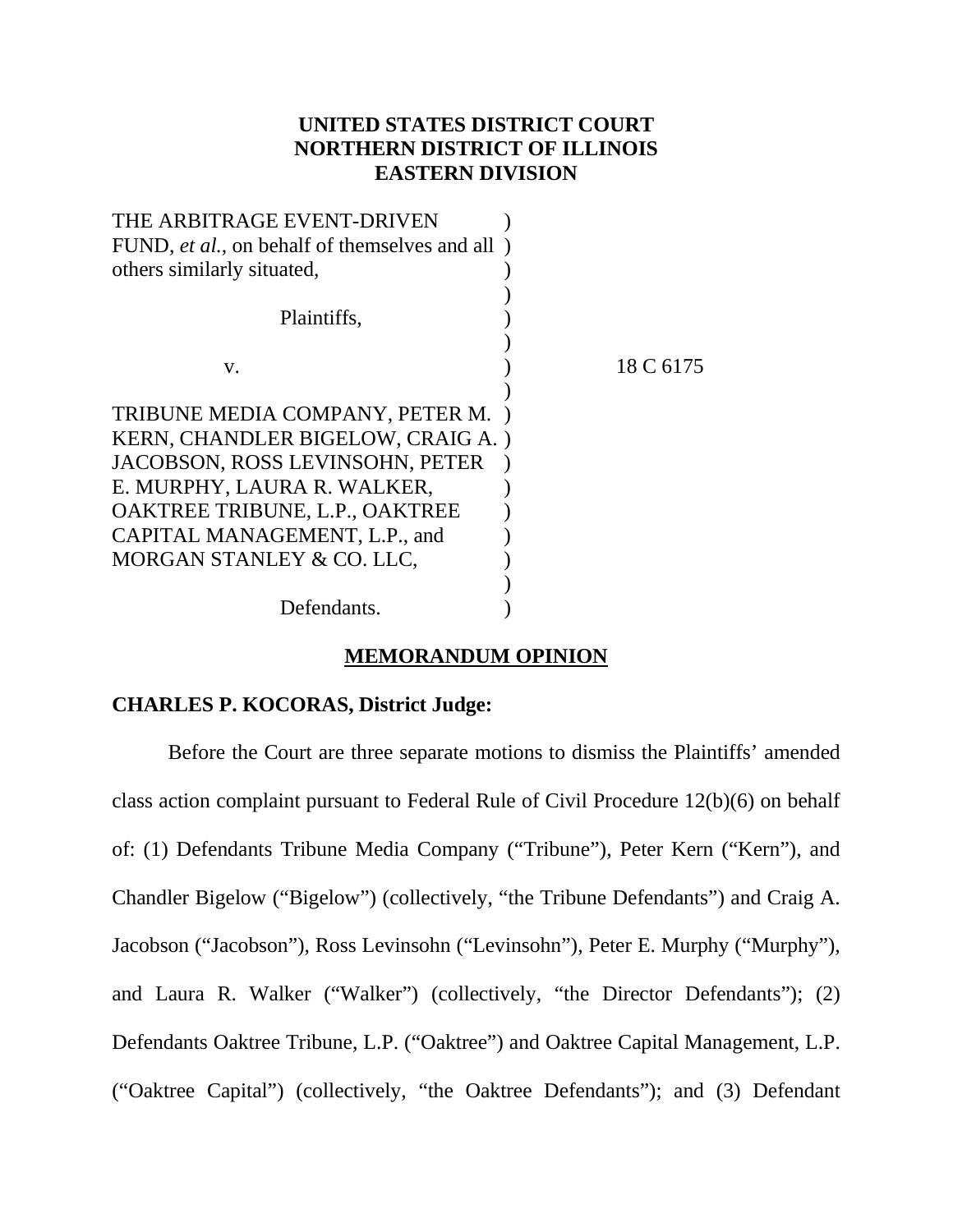Morgan Stanley & Co., LLC ("Morgan Stanley") (collectively with the Tribune Defendants, the Director Defendants, and the Oaktree Defendants, "the Defendants"). For the following reasons, the Court grants the motions to dismiss with prejudice.

#### **BACKGROUND**

For purposes of this opinion, the Court accepts as true the following facts from the amended complaint. *Murphy v. Walker*, 51 F.3d 714, 717 (7th Cir. 1995). All reasonable inferences are drawn in the Plaintiffs' favor. *Tamayo v. Blagojevich*, 526 F.3d 1074, 1081 (7th Cir. 2008).

# *The Parties*

Plaintiff the Arbitrage Event-Driven Fund ("AEDF") is a fund series of a Delaware statutory trust that seeks capital growth through an opportunistic and flexible approach to event-driven investing. Plaintiff the Arbitrage Fund ("AF") (collectively, "Arbitrage") is a fund series of a Delaware statutory trust that seeks capital growth through an investment approach focused on the strategy of merger arbitrage.

Plaintiff the Water Island Merger Arbitrage Institutional Commingled Master Fund, LP ("the Water Island Fund") is a Cayman Islands limited partnership which invests in the equity and debt instruments of companies involved in corporate events. The Water Island Fund and its registered investment manager, Water Island Capital LLC ("Water Island Capital") (collectively, "Water Island") are headquartered in New York, New York.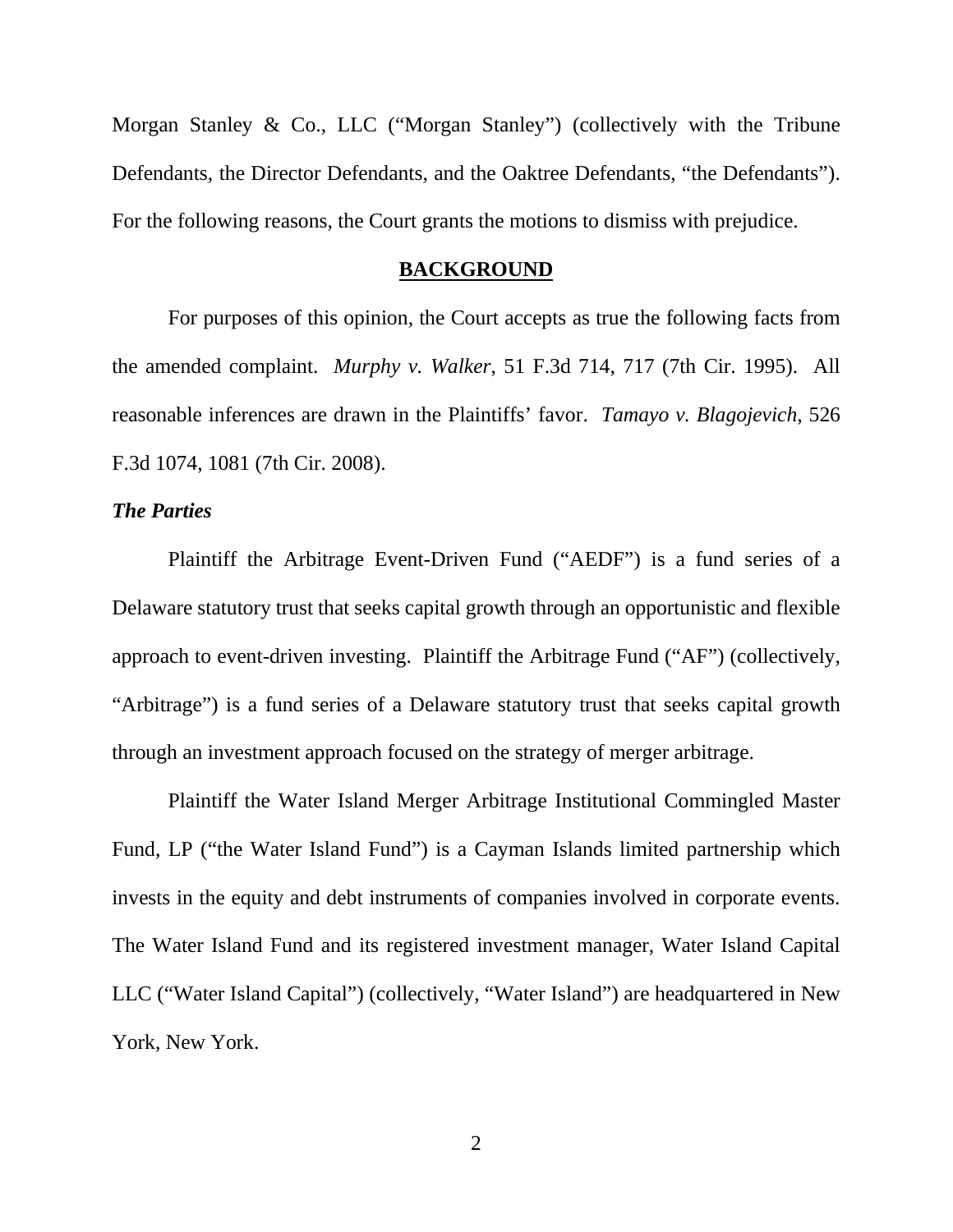Plaintiff First New York Partners Fund LP ("FNY Partners") is a Delaware limited partnership which invests in equity securities. Plaintiff FNY Managed Accounts, LLC ("FNY Managed") (collectively, "the FNY Funds") (collectively with Arbitrage and Water Island, "the Plaintiffs") is a Delaware limited liability company that also invests in equity securities. The FNY Funds and their registered investment manager, FNY Investment Advisers, LLC, are headquartered in New York, New York.

Defendant Tribune is a Delaware corporation headquartered in Chicago, Illinois. It is a media company with a diverse portfolio of television and digital properties, owning or operating 42 local television stations in 33 markets. Defendant Kern is a New York resident who served as the Chief Executive Officer of Tribune since March 2017 and on Tribune's Board of Directors since October 2016. Defendant Bigelow is an Illinois resident who served as Tribune's Chief Financial Officer and Executive Vice President since February 2016. Defendants Jacobson, Levinsohn, and Murphy are California residents who were members of Tribune's Board at all relevant times and remain directors of Tribune. Defendant Walker is a New York resident who was a member of Tribune's Board at all relevant times and remains a director of Tribune.

Defendant Oaktree is a Delaware limited partnership headquartered in Los Angeles, California. As of November 29, 2017, Oaktree was Tribune's largest shareholder, owning over 14 million shares of Tribune common stock. Oaktree's Tribune holdings were managed by an investment committee comprised of Oaktree Capital senior personnel, including Mr. Karsh ("Karsh") (Chairman of Tribune's Board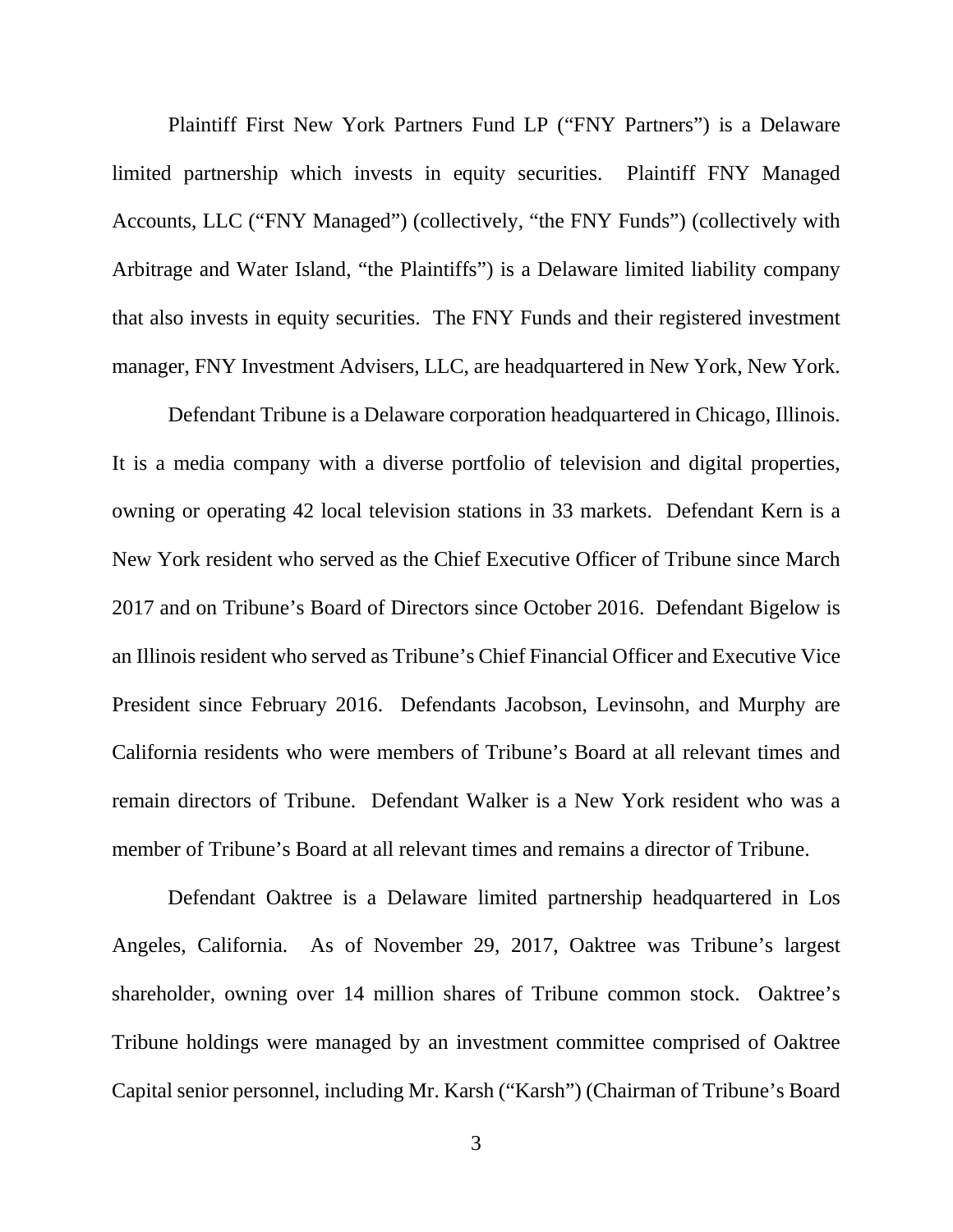until October 2017 and Oaktree Capital co-founder), Howard S. Marks ("Marks") (cofounder), John B. Frank ("Frank") (Vice Chairman), David M. Kirchheimer ("Kirchherimer") (Advisory Partner and former Principal and Chief Financial Officer), and Stephen A. Kaplan ("Kaplan") (Advisory Partner and former head of Oaktree's Global Principal Group).

Defendant Oaktree Capital is a leading global alternative investment management firm headquartered in Los Angeles, California. Oaktree Capital is the parent company of Oaktree and was the controlling entity of Oaktree with respect to their Tribune shares. As of December 31, 2017, Oaktree Capital reported sole voting power and sole dispositive power with respect to Oaktree's Tribune shares. Defendant Jacobson served as a director of two unrelated specialty finance companies managed by Oaktree Capital.

Defendant Morgan Stanley is a Delaware limited liability company headquartered in New York, New York.

### *Tribune Background*

Founded in 1847, the original Tribune Company was the publisher of the Chicago Daily Tribune. However, in 2008, the company filed for Chapter 11 bankruptcy. On December 31, 2012, Tribune emerged from bankruptcy as a newlyreorganized company. Pursuant to Tribune's confirmed joint plan of reorganization proposed by its committee of unsecured creditors, its largest creditors, including Oaktree Capital, assumed control of the company.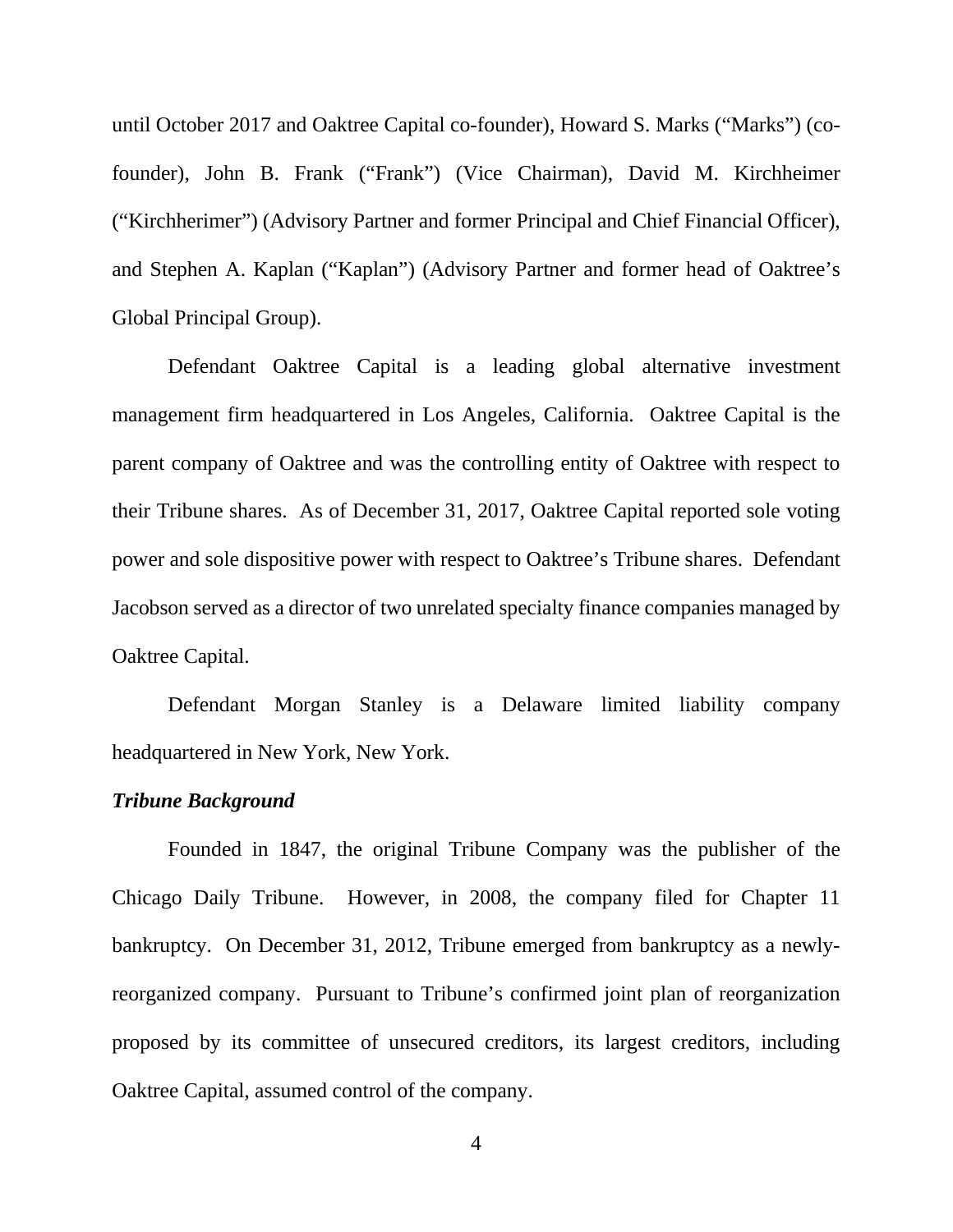As Tribune's largest shareholder at 22 percent, Oaktree Capital was entitled to appoint two board members. On January 17, 2013, Karsh was named Chairman of Tribune's Board. At the time, Karsh was also acting as Oaktree Capital's Co-Chairman, Chief Investment Officer, and a member of the investment committee that controlled the disposition of Oaktree's Tribune stock.

In July 2013, Tribune announced plans to split into two companies, with Tribune focusing on broadcasting and a new company, Tribune Publishing, focusing on print. On August 4, 2014, Tribune completed the split, with Oaktree owning 18.5 percent of Tribune Publishing and 18.5 percent of Tribune. By March 2017, Oaktree owned 16.3 percent of Tribune.

### *The Merger with Sinclair*

On February 29, 2016, Tribune announced that they were exploring the option of a merger or sale of the company. Due to investors' positive reaction to the news, Tribune's share price rose 9 percent, closing at \$35.90 per share—up from \$32.95 at close the previous day. Tribune's share price rose again the following day, closing at \$37.91 on March 1, 2016.

By November 2016, Tribune was in serious negotiations with Sinclair Broadcasting Group, Inc. ("Sinclair") regarding a merger. On March 1, 2017, Reuters reported that Sinclair executives approached Tribune about a possible acquisition. Investors again responded positively, and Tribune stock rose 8 percent from \$34.52 to \$37.38.

5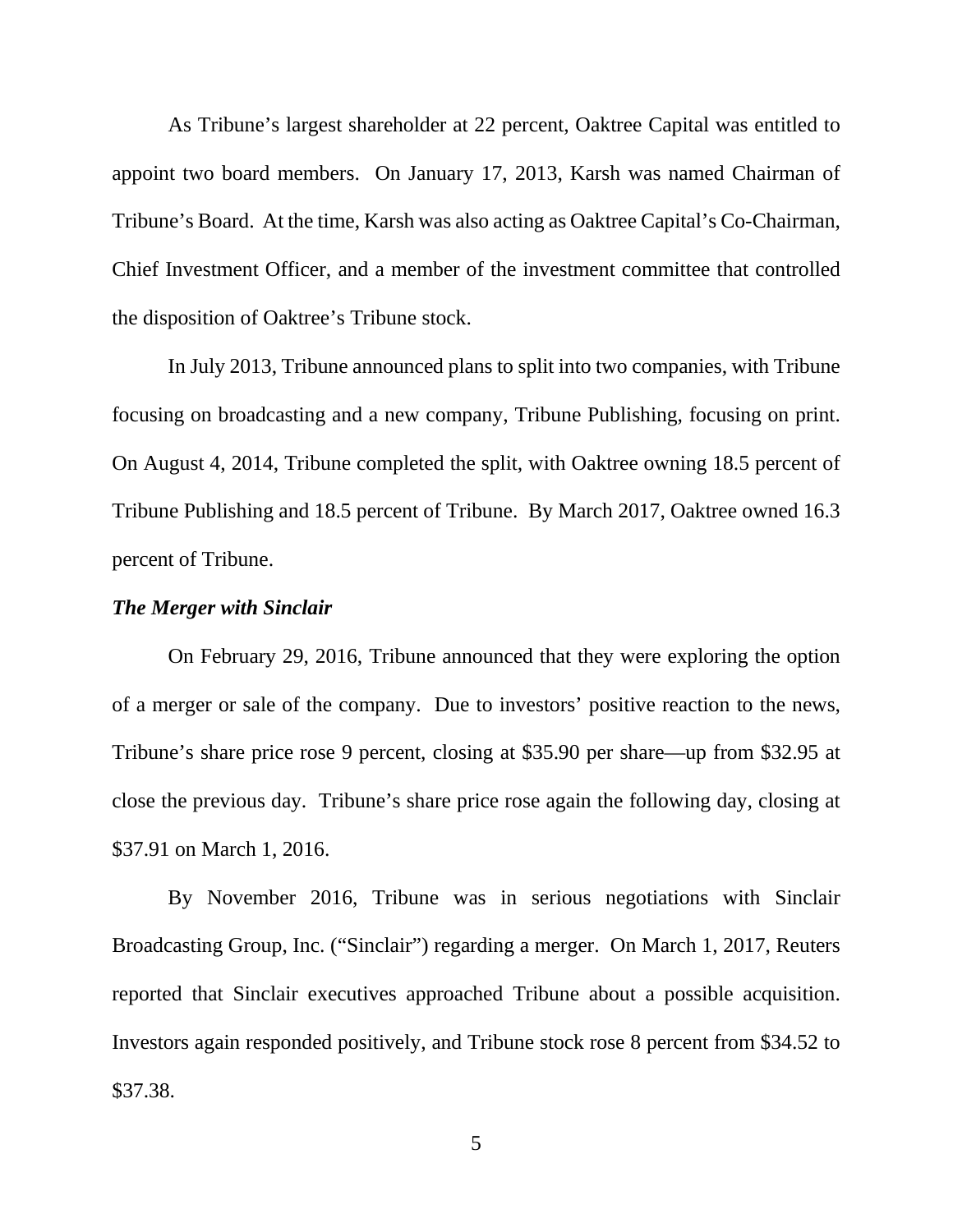On May 8, 2017, Tribune announced that it had entered into a Merger Agreement with Sinclair, pursuant to which Sinclair would acquire Tribune's outstanding stock, and Tribune shareholders would receive cash plus Sinclair stock for a total of \$43.50 per share. Investors reacted positively to the news, and Tribune's stock closed at \$42.40 per share.

# *Pre-Class Period[1](#page-5-0) Merger Developments*

Combining Tribune and Sinclair would trigger regulatory scrutiny by both the U.S. Department of Justice ("DOJ") and the Federal Communications Commission ("FCC"). To allay investor concerns over such scrutiny, Tribune issued a press release on May 8, 2017, saying, "In order to comply with FCC ownership requirements and antitrust regulations, Sinclair may sell certain stations in markets where it currently owns stations. Such divestitures will be determined through the regulatory approval process."

The following day, Tribune publicly filed its Form 8-K announcing the Merger Agreement with the U.S. Securities and Exchange Commission ("SEC"). The Form 8- K attaches Tribune's May 8, 2017 press release and the Merger Agreement as exhibits. The Merger Agreement contained the following provisions related to Sinclair's station divestitures:

[Sinclair] shall use reasonable best efforts to take action to avoid or eliminate each and every impediment that may be asserted by any Governmental Authority with respect to the transactions contemplated by this Agreement so as to enable the Closing to occur as soon as reasonably

l

<span id="page-5-0"></span><sup>&</sup>lt;sup>1</sup> The Class Period spans from November 29, 2017 through July 16, 2018.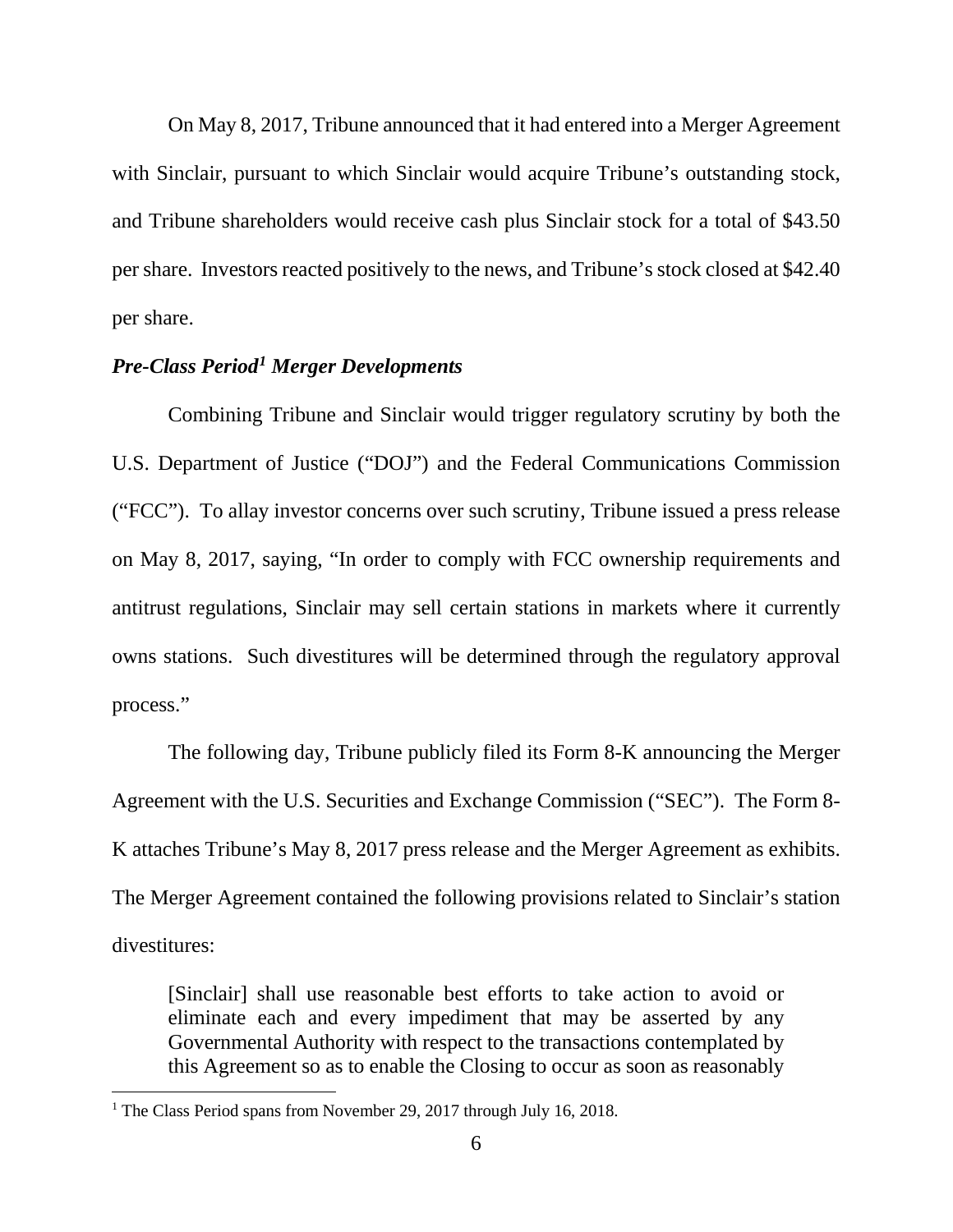practicable, including … the proffer and agreement by [Sinclair] of its willingness to sell, lease, license or otherwise dispose of, or hold separate pending such disposition, and promptly to effect the sale, lease, license, disposal and holding separate of, such assets, rights, product lines, categories of assets or businesses or other operations or interest therein of [Sinclair] or any of its Subsidiaries [ ] (hereinafter referred to as the "Station Divestitures") and … the proffer and agreement by [Sinclair] of its willingness to take such other actions, and promptly to effect such other actions (and the entry into agreements with, and submission to orders of, the relevant Governmental Authority giving effect thereto, including the entry into hold separate arrangements, terminating, assigning or modifying Contracts (or portions thereof) or other business relationships, accepting restrictions on business operations and entering into commitments and obligations) (each an "Approval Action").

Tribune reiterated this message in its September 2017 Proxy, noting that Sinclair had agreed to divest one or more stations in ten specific overlap markets.

In September 2017, DOJ Assistant Attorney General in charge of Antitrust, Mark Delrahim ("AAG Delrahim"), took office. AAG Delrahim made clear that he was focused on divestitures in the ten identified overlap markets and that Sinclair's agreement to divestitures in those markets would halt DOJ's investigation of the merger. Sinclair, however, attempted to persuade DOJ that divestitures in most of the ten overlap markets should not be required to approve the merger.

On November 17, 2017, DOJ staff sent Sinclair a letter stating that none of its arguments had persuaded them as to any of the overlap markets. That same day, AAG Delrahim called Sinclair's antitrust counsel and Tribune's regulatory counsel to convey that DOJ's concerns with the merger could be resolved if Sinclair agreed to divest stations in eight to ten of the overlap markets. The Plaintiffs allege that Sinclair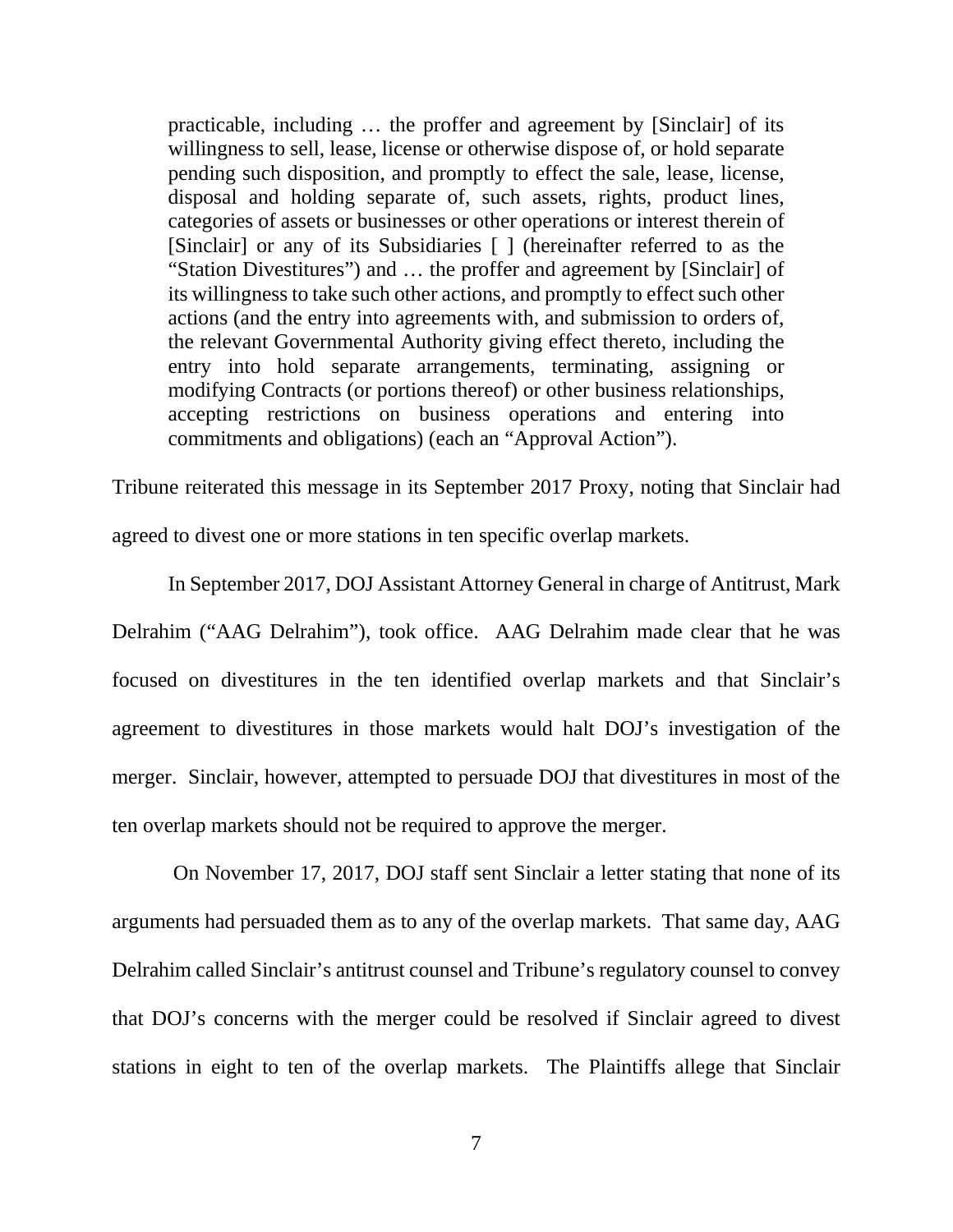effectively rejected this offer by November 20, 2017 because DOJ would not pause its investigatory depositions scheduled for that week; however, the Defendants note that Sinclair did not reject the offer until December 15,  $2017<sup>2</sup>$  In a December 18, 2017 letter from Tribune's general counsel to Sinclair's general counsel, Tribune informed Sinclair that it considered Sinclair's rejection of DOJ's offer to be inconsistent with its obligations under the Merger Agreement. Defendant Kern was copied on that letter.

# *The Oaktree Offering*

l

On November 29, 2017, Tribune announced that Oaktree would be selling seven million of its shares. Pursuant to the Offering Materials, Oaktree would sell each share at \$40.36 to underwriter Morgan Stanley. The Offering Materials authorized Morgan Stanley to offer those shares to the public, which they did for \$40.76 per share over the next several trading days.

In the Registration Statement and Prospectus for the Oaktree Offering, Tribune repeated the substance of its previous statements on the merger and did not disclose that Sinclair was not agreeing to DOJ's request to divest eight to ten of its stations in overlapping markets. The Registration Statement and Prospectus included the warnings that "[f]ailure to obtain the necessary governmental approvals and consents would prevent the parties from consummating the proposed Merger," and that:

<span id="page-7-0"></span><sup>&</sup>lt;sup>2</sup> "In considering a motion to dismiss under Rule  $12(b)(6)$ , district courts are free to consider any facts set forth in the complaint that undermine the plaintiff's claim. The freedom includes exhibits attached to the complaint or documents referenced in the pleading if they are central to the claim." *Bogie v. Rosenberg*, 705 F.3d 603, 609 (7th Cir. 2013). In the event that an exhibit "contradicts the allegations in the complaint, the exhibit ordinarily controls, even when considering a motion to dismiss." *Id.*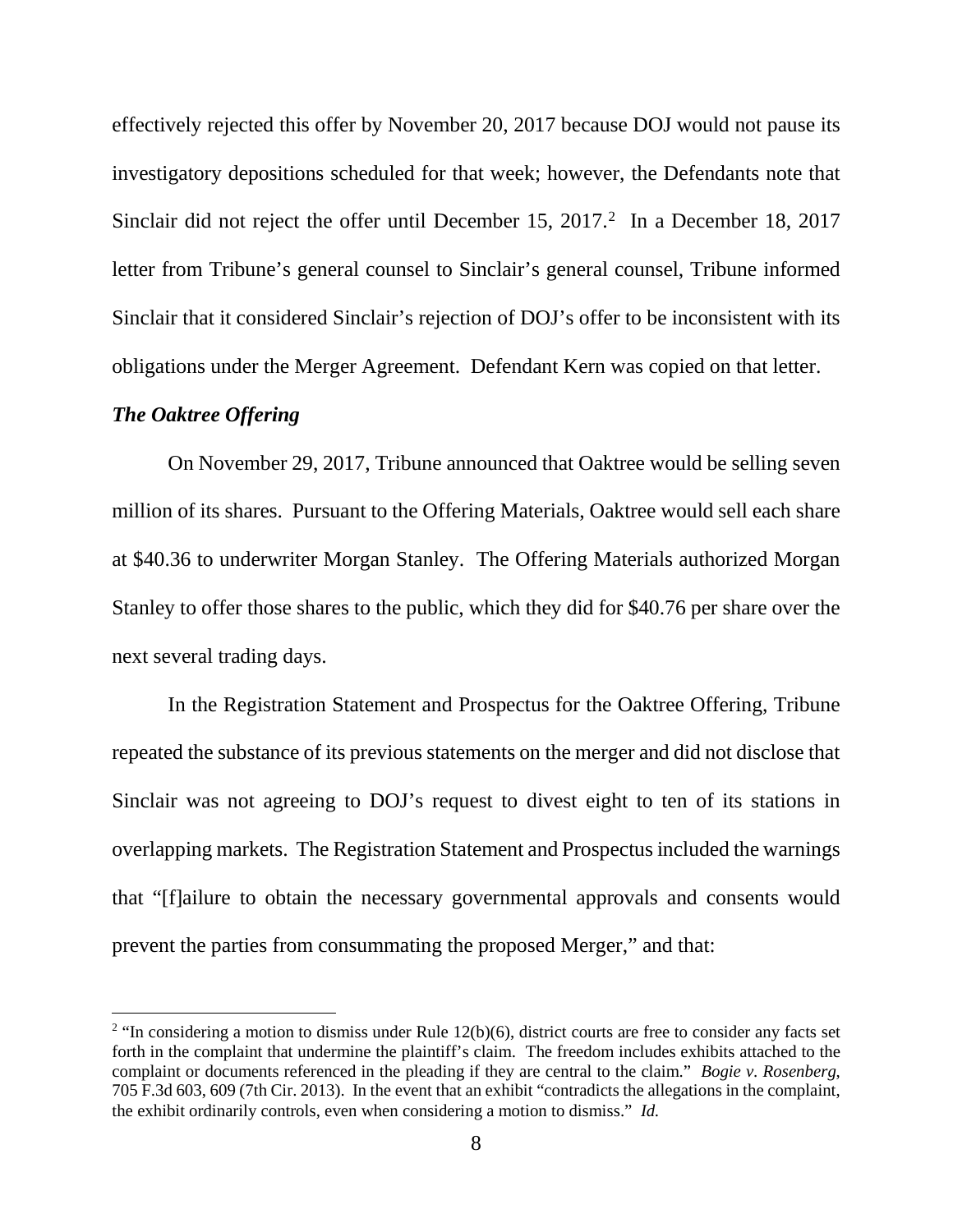There can be no assurance that the actions Sinclair is required to take under the Merger Agreement to obtain the governmental approvals and consents necessary to complete the Merger will be sufficient to obtain such approvals and consents or that the divestitures contemplated by the Merger Agreement to obtain necessary governmental approvals and consents will be completed.

Finally, the Registration Statement and Prospectus stated that Tribune anticipated the merger would close in the first quarter of fiscal 2018. The Oaktree Offering closed on December 4, 2017. During the class period, the Plaintiffs purchased shares of Tribune common stock.

# *Regulatory Developments During Class Period*

On January 24, 2018, Kern sent an e-mail to Sinclair's CEO, urging Sinclair to comply with its obligations under the Merger Agreement given that they were slated to have their final front office meeting with DOJ the following day. At the conclusion of this meeting, DOJ typically concludes its investigation and decides whether to sue. In relevant part, Kern wrote:

While I know you are well aware of our position and your contractual obligations, and at the risk of belaboring the point – in the event DOJ offers to end its investigation if Sinclair agrees to divest stations within the ten overlap [markets] spelled out in the merger agreement, you are contractually bound to accept.

Sinclair's CEO responded that day, writing, "Although I do not think it is productive to engage in a legal debate with you, for the record I am writing to advise you that we disagree with the legal conclusion stated in your email as to Sinclair's contractual obligations."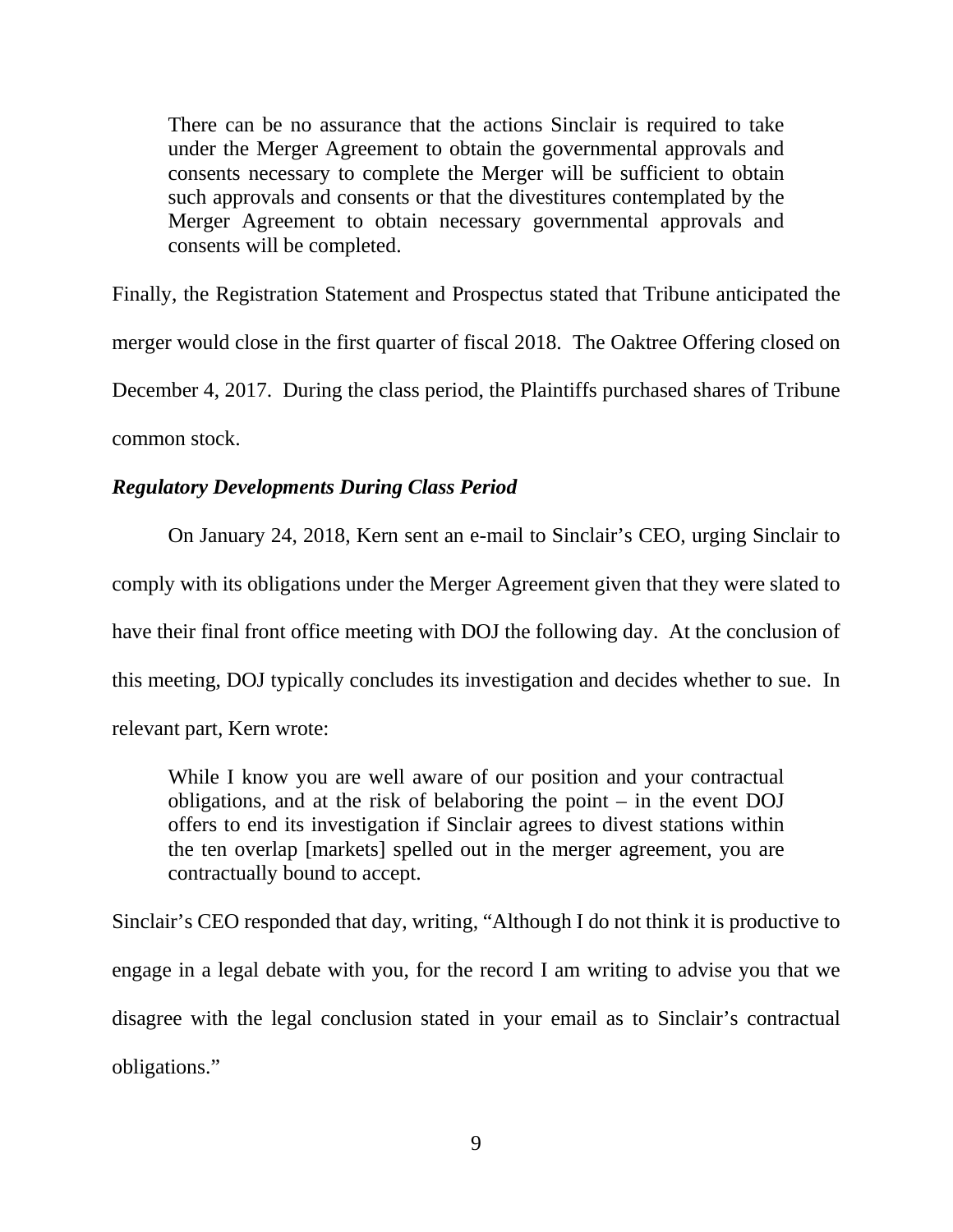At the January 25, 2018 meeting with DOJ, Tribune, and Sinclair, DOJ offered to end its investigation upon Sinclair's agreement to divest its stations in the ten overlap markets. Sinclair countered by offering sales in four of the overlap markets, which DOJ rejected. Sinclair then declared that it intended to litigate with DOJ, with Sinclair's general counsel telling AAG Delrahim, "sue me." However, after Tribune threatened to sue Sinclair for breaching its contractual obligations, Sinclair altered its position and agreed on February 14, 2018 to offer the divestitures demanded by DOJ.

Sinclair acted with similar opposition in its dealings with the FCC. On February 27, 2017, Sinclair proposed station sales to parties with ties to Sinclair's Executive Chairman, David Smith ("Smith") and his family, coupled with joint sales and shared services agreements under which Sinclair would effectively control all aspects of station operations. Under these proposed arrangements, Sinclair would continue to reap the lion's share of the economic benefits of the stations it was purportedly "divesting" and would have the option to repurchase the stations in the future. Tribune warned Sinclair that proposing these related-party sales was incompatible with using best efforts to obtain prompt regulatory approval.

After reviewing Sinclair's proposal, the FCC expressed frustration over what they viewed as unacceptably aggressive terms for Sinclair's proposed divestitures. The FCC advised Sinclair to propose "clean" divestitures, meaning arm's length sales to independent third parties.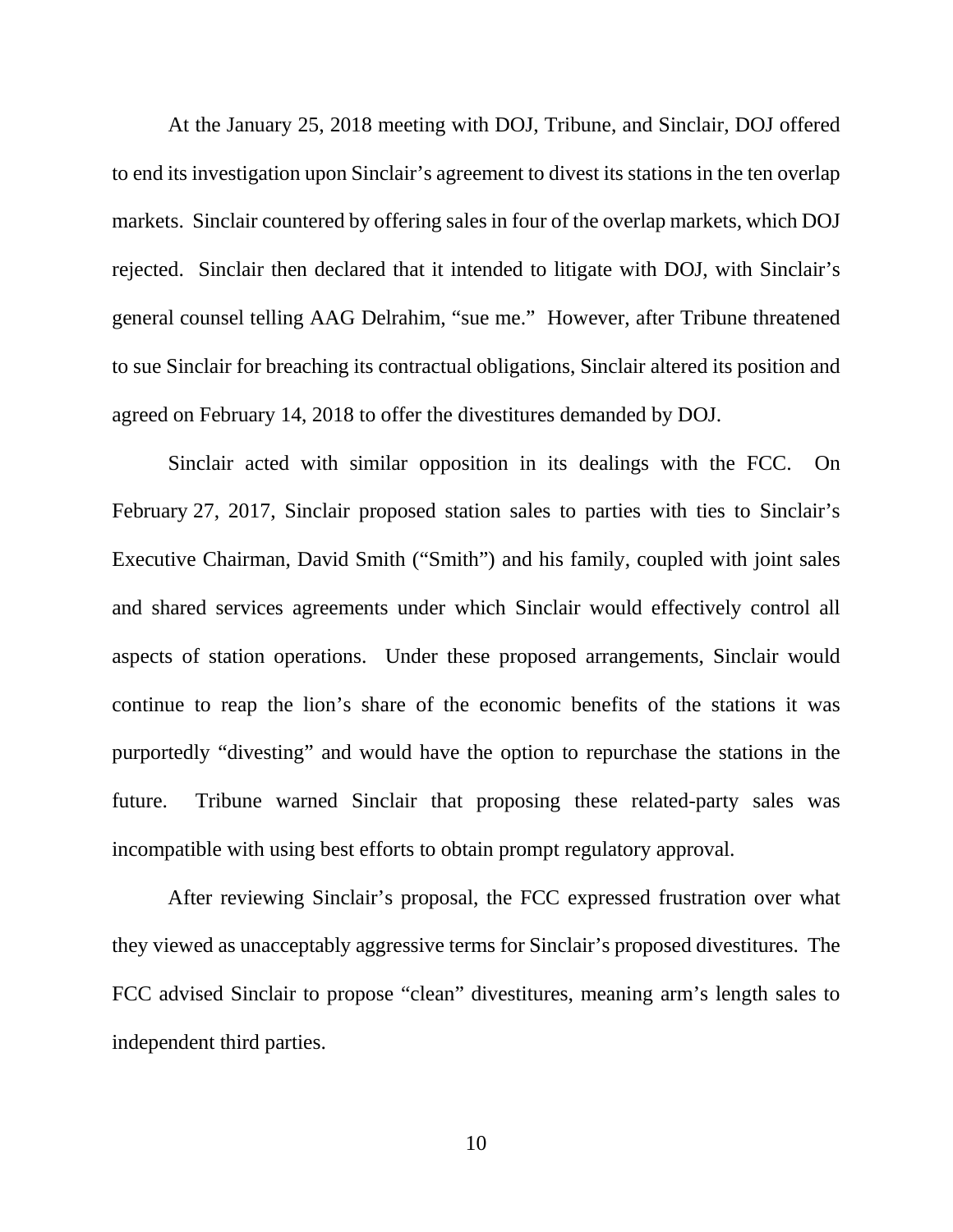On March 1, 2018, Tribune filed its Form 10-K, updating its projection that they "currently anticipate the Merger will close in the second quarter of fiscal 2018." The form also repeated the obligations under the Merger Agreement and a recitation of risk factors related to the Merger Agreement. The filing did not mention any obstructive behavior by Sinclair related to DOJ or FCC approvals. On March 2, 2018, Tribune stock closed at \$42.06 per share.

On May 10, 2018, Tribune filed its Form 10-Q for the second quarter of 2018. Like its prior filings, the Form provided detail concerning the purported progress of regulatory approval for the Merger. Specifically, the Form noted:

On April 24, 2018, the parties jointly filed (1) an amendment to the Applications [ ] that superseded all prior amendments and … provided additional information regarding station divestitures proposed to be made by Sinclair in 15 television markets in order to comply with the Duopoly Rule or the National Television Multiple Ownership Rule, (2) a letter withdrawing the Divestiture Trust Applications and (3) a letter withdrawing the application for approval of the sale of WPIX-TV to a third-party purchaser. In order to facilitate certain compliance divestitures described in the April 24 Amendment, between April 24, 2018 and April 30, 2018, Sinclair filed applications seeking FCC consent to the assignment of license or transfer of control of certain stations in 11 television markets.

Similar to the March filing, this Form did not mention any obstructive behavior by

Sinclair related to DOJ or FCC approvals.

# *Merger Breakdown*

On July 16, 2018, FCC Chairman Ajit Pai ("Chairman Pai") issued a statement,

saying: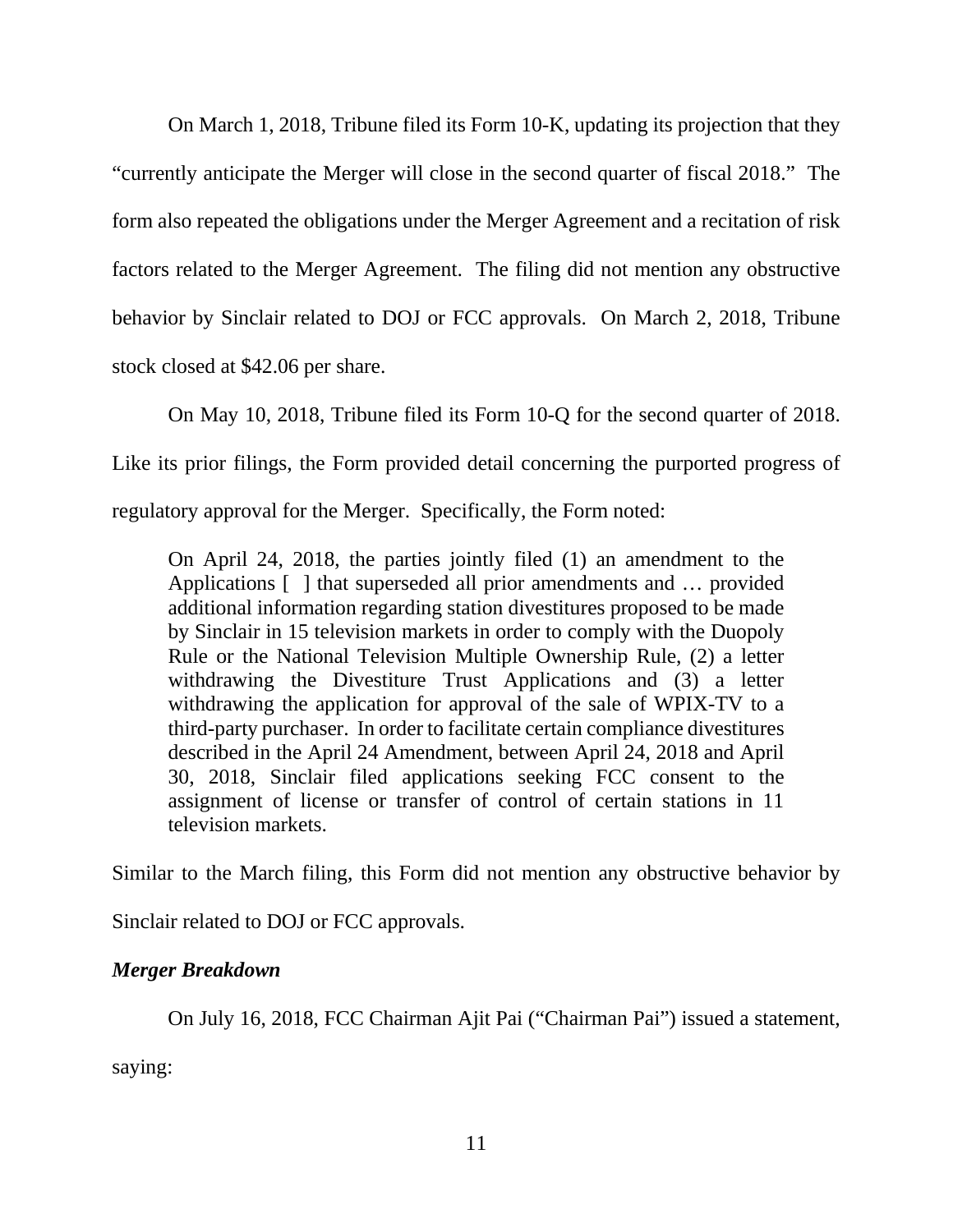Based on a thorough review of the record, I have serious concerns about the Sinclair/Tribune transaction. The evidence we've received suggests that certain station divestitures that have been proposed to the FCC would allow Sinclair to control those stations in practice, even if not in name, in violation of the law. When the FCC confronts disputed issues like these, the Communications Act does not allow it to approve a transaction. Instead, the law requires the FCC to designate the transaction for a hearing in order to get to the bottom of those disputed issues. For these reasons, I have shared with my colleagues a draft order that would designate issues involving certain proposed divestitures for a hearing in front of an administrative law judge.

By the close of trading on July 16, 2018, Tribune's stock price had fallen 16 percent, or

\$6.44 per share, wiping out more than \$564 million in market capitalization.

In a press release the following day, Tribune addressed Chairman Pai's

statement, saying:

Tribune Media was disappointed to learn that the Chairman had circulated an order designating certain issues for consideration by an Administrative Law Judge. It will review the FCC's hearing designation order when released and expects to work with the FCC to explore ways to address the concerns identified. Until we have reviewed the order it is difficult to explain the potential issues it might create for the transaction.

On August 9, 2018, Tribune issued a press release announcing that it was

abandoning the merger and disclosing Sinclair's refusal to divest stations to achieve

regulatory approval:

In the Merger Agreement, Sinclair committed to use its reasonable best efforts to obtain regulatory approval as promptly as possible, including agreeing in advance to divest stations in certain markets as necessary or advisable for regulatory approval. Instead, in an effort to maintain control over stations it was obligated to sell, Sinclair engaged in unnecessarily aggressive and protracted negotiations with the [DOJ] and the [FCC] over regulatory requirements, refused to sell stations in the markets as required to obtain approval, and proposed aggressive divestment structures and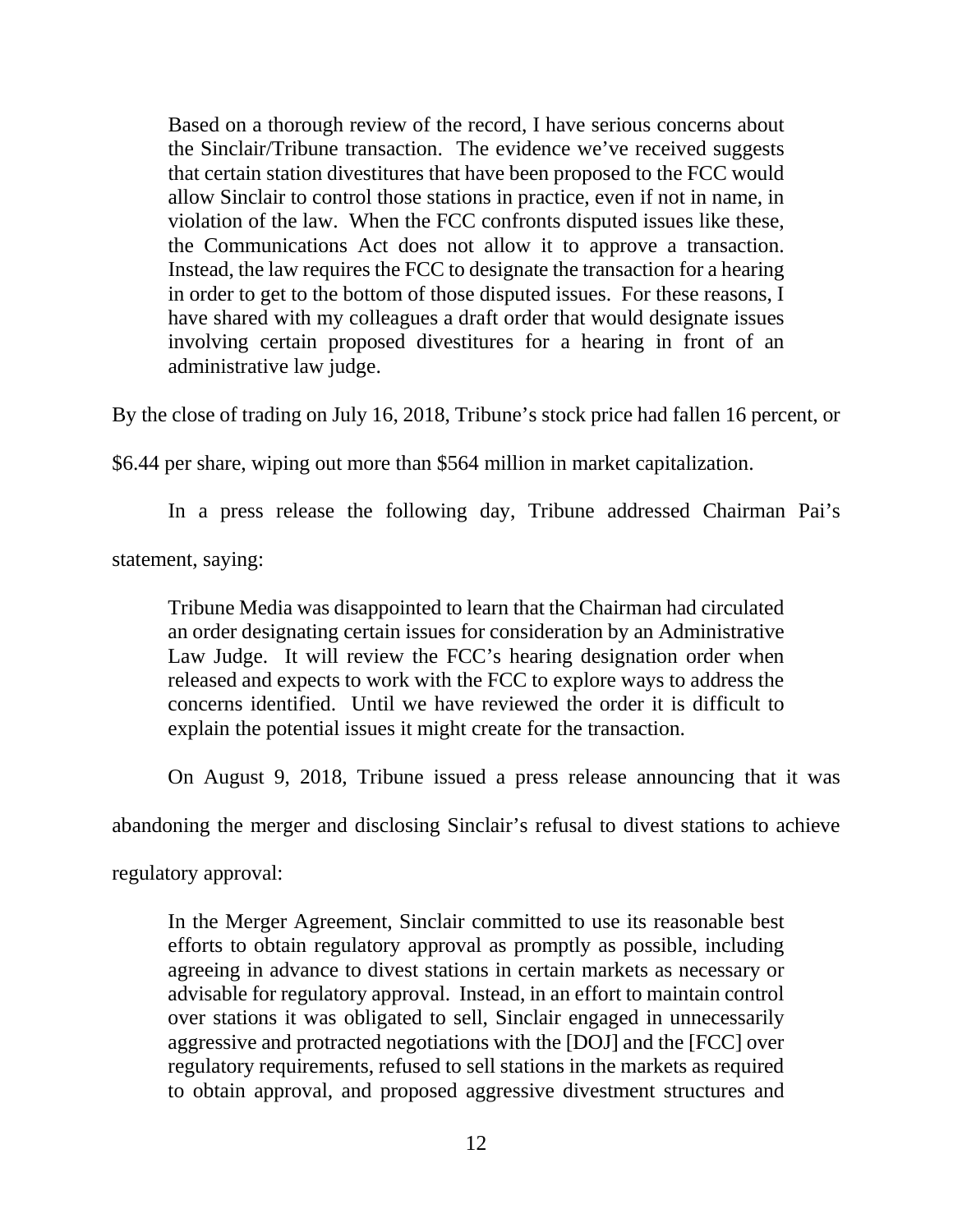related-party sales that were either rejected outright or posed a high risk of rejection and delay—all in derogation of Sinclair's contractual obligations. Ultimately, the FCC concluded unanimously that Sinclair may have misrepresented or omitted material facts in its applications in order to circumvent the FCC's ownership rules and, accordingly, put the merger on indefinite hold while an administrative law judge determines whether Sinclair mislead the FCC or acted with a lack of candor.

The same day, Tribune filed an action in Delaware,<sup>[3](#page-12-0)</sup> alleging a breach of contract claim against Sinclair.

Based on these events, the Plaintiffs filed the amended complaint on January 31, 2019, alleging securities fraud violations under Sections 10(b), 20(a), and 20A of the Securities Exchange Act of 1934 ("the Exchange Act") and Sections 11 and 12(a)(2) of the Securities Act of 1933 ("the Securities Act"). The Defendants filed three separate motions to dismiss pursuant to Federal Rule of Civil Procedure 12(b)(6) on March 29, 2019.

# **LEGAL STANDARD**

A motion to dismiss pursuant to Federal Rule of Civil Procedure 12(b)(6) "tests the sufficiency of the complaint, not the merits of the case." *McReynolds v. Merrill Lynch & Co.*, 694 F.3d 873, 878 (7th Cir. 2012). The Plaintiffs need not provide detailed factual allegations, but they must provide enough factual support to raise their right to relief above a speculative level. *Bell Atlantic Corp. v. Twombly*, 550 U.S. 544, 555 (2007). A claim must be facially plausible, meaning that the pleadings must "allow…the court to draw the reasonable inference that the defendant is liable for the

l

<span id="page-12-0"></span><sup>3</sup> *Tribune Media Co. v. Sinclair Broadcast Group, Inc.*, C.A. No. 2018-0593-JTL (Del. Ch.).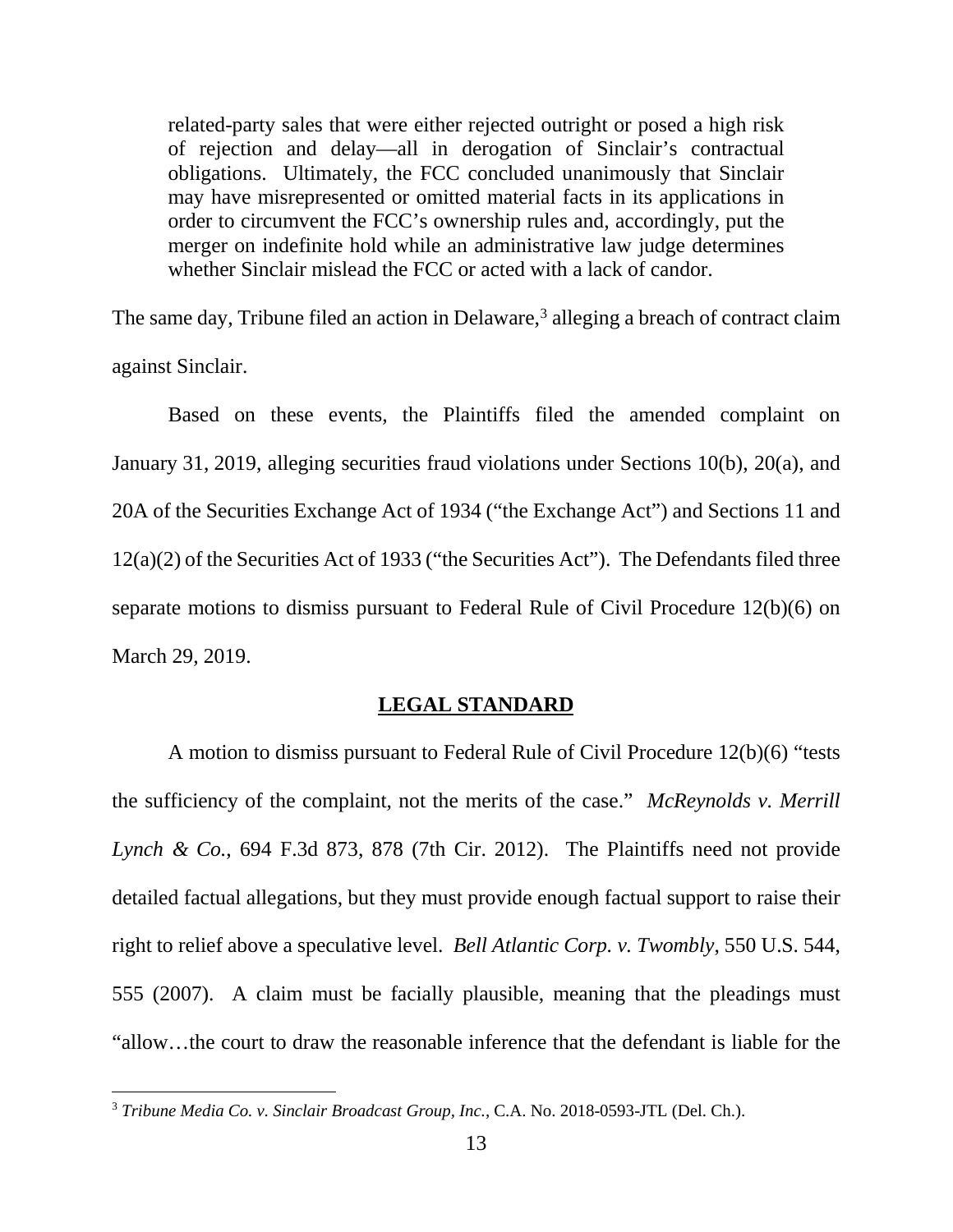misconduct alleged." *Ashcroft v. Iqbal*, 556 U.S. 662, 678 (2009). The claim must be described "in sufficient detail to give the defendant 'fair notice of what the…claim is and the grounds upon which it rests.'" *E.E.O.C. v. Concentra Health Servs., Inc.*, 496 F.3d 773, 776 (7th Cir. 2007) (quoting *Twombly*, 550 U.S. at 555). "Threadbare recitals of the elements of a cause of action, supported by mere conclusory statements," are insufficient to withstand a 12(b)(6) motion to dismiss. *Iqbal*, 556 U.S. at 678.

The Private Securities Litigation Reform Act of 1995 ("PSLRA"), 15 U.S.C. §§ 77z-1 and 78u-4, instructs courts to apply a more rigorous version of the heightened pleading requirement of Federal Rule of Civil Procedure 9(b) to securities fraud actions. *Cornielsen v. Infinium Capital Mgmt, LLC*, 916 F.3d 589, 598 (7th Cir. 2019). Rule 9(b) "provides that a party alleging fraud or mistake must state with particularity the circumstances constituting fraud or mistake…." *Id.* (internal quotation omitted). Generally, this means that a plaintiff must describe the "who, what, when, where, and how" of the fraud. *Id.* The PSLRA goes a step further and "requires plaintiffs to specify each statement alleged to have been misleading, the reason or reasons why the statement is misleading, and, if an allegation regarding the statement or omission is made on information and belief, the complaint shall state with particularity all facts on which that belief is formed." *Alizadeh v. Tellabs, Inc.*, 2015 WL 557249, \*6 (N.D. Ill. 2015). Courts apply this heightened standard "to discourage a 'sue first, ask questions later' philosophy." *Cornielsen*, 916 F.3d at 598 (quoting *Pirelli Armstrong Tire Corp. Retiree Med. Benefits Trust v. Walgreen Co.*, 631 F.3d 436, 441 (7th Cir. 2011)).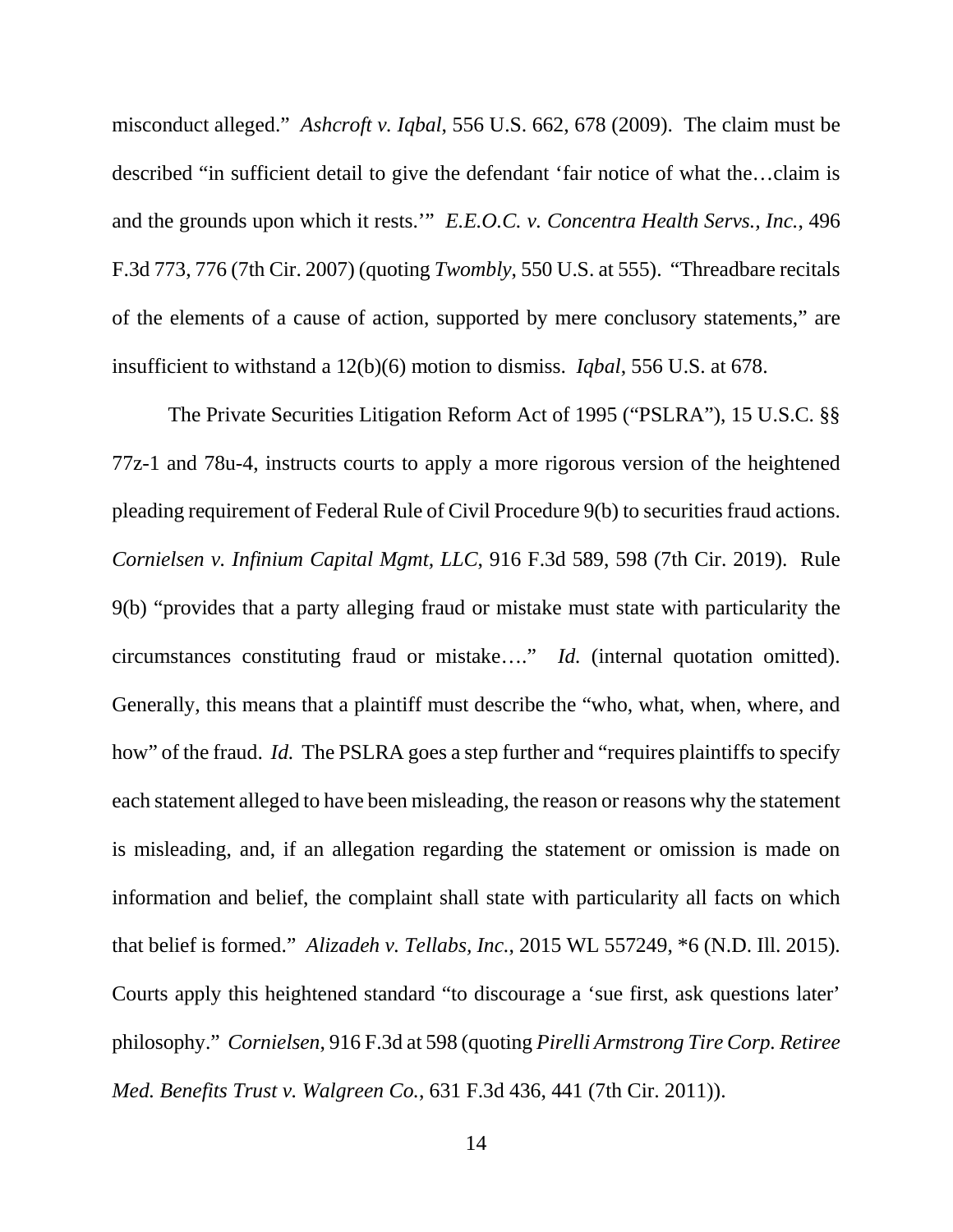#### **DISCUSSION**

# **I. The Tribune and Director Defendants' Motion to Dismiss**

The Plaintiffs assert that the Tribune and Director Defendants violated Section 10(b) of the Exchange Act (Count I) and Section 11 of the Securities Act (Count IV). To state a claim under Section 10(b), the Plaintiffs must allege "(1) a material misrepresentation or omission by the defendant; (2) scienter; (3) a connection between the misrepresentation or omission and the purchase or sale of a security; (4) reliance upon the misrepresentation or omission; (5) economic loss; and (6) loss causation." *Cornielsen*, 916 F.3d at 598. To state a claim under Section 11, "plaintiffs must allege that defendants made untrue statements of material fact or omitted material facts in a registration statement or prospectus," thereby making the disclosure misleading. *Miller v. Apropos Tech., Inc.*, 2003 WL 1733558, \*4 (N.D. Ill. 2003).

The Tribune and Director Defendants urge the Court to dismiss Counts I and IV of the amended complaint for three reasons: (1) the Plaintiffs plead no actionable misrepresentations; (2) the Plaintiffs do not allege facts that give rise to a strong inference of scienter; and (3) the Plaintiffs fail to plead loss causation. Morgan Stanley joins in these arguments with respect to Count IV. The Court addresses each argument in turn.

### **A. Actionable Misrepresentations**

The Tribune and Director Defendants argue that the Plaintiffs failed to state a securities fraud claim because the allegations are based on descriptions of the Merger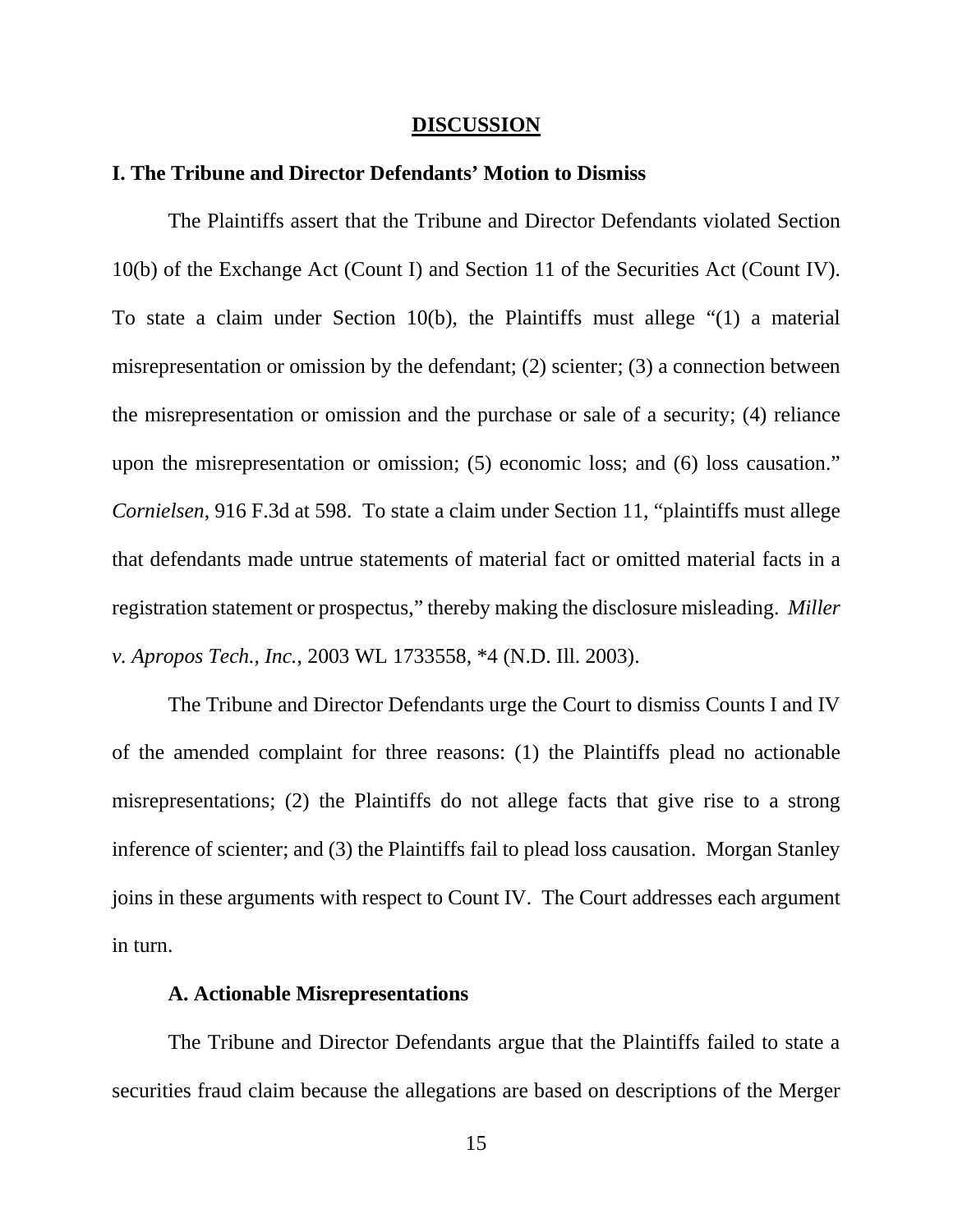Agreement and forward-looking statements, neither of which are actionable.

Turning first to the descriptions of the Merger Agreement, the Tribune and Director Defendants contend that their statements were "accurate statements of historical fact," and as such "are not actionable." *Anderson v. Abbott Labs.*, 140 F. Supp. 2d 894, 909 (N.D. Ill. 2001). However, the Plaintiffs maintain that, "Some statements, although literally accurate, can become through their context and manner of presentation, devices which mislead investors…." *In re Next Level Systems, Inc.*, 1999 WL 387446, \*7 (N.D. Ill. 1999). The Plaintiffs say that these descriptions were false and misleading because they concealed Sinclair's reluctance to divest stations in overlapping markets. The Court disagrees.

The context of the statements makes clear that the description is only intended to be a summary of the Merger Agreement, nothing more. Accompanying the description were cautionary statements that the description "does not purport to be complete and is subject to, and qualified in its entirety by, the full text of the Merger Agreement" and "should not be relied on as [a characterization] of the actual state of facts about Tribune or Sinclair." The plain language of these statements makes clear that the description makes no evaluation of the parties' intentions or actions regarding those obligations. Accordingly, these statements are true and cannot serve as the basis for a securities fraud claim.

Turning next to the forward-looking statements predicting when the merger would close, the Tribune and Director Defendants maintain that these statements are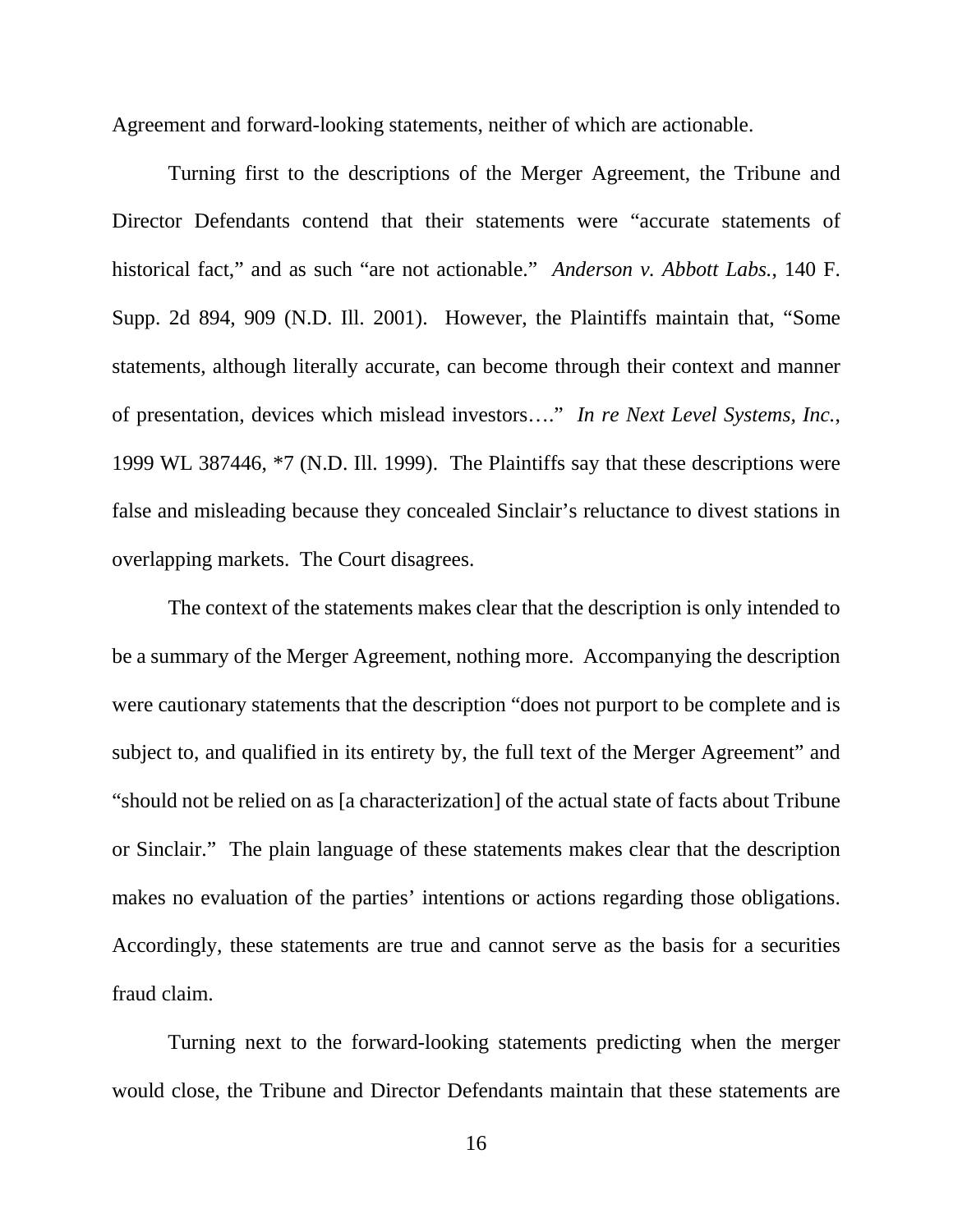protected by the PSLRA's Safe Harbor provision. That statute says that a forwardlooking statement "accompanied by meaningful cautionary statements identifying important factors that could cause actual results to differ materially from those in the forward-looking statement" is not actionable. 15 U.S.C.  $\S$  78u-5(c)(1). The Seventh Circuit has clarified that the "PSLRA does not require the *most* helpful caution; …it is enough to point to the principal contingencies that could cause actual results to depart from the projection." *Asher v. Baxter Int'l Inc.*, 377 F.3d 727, 734 (7th Cir. 2004) (emphasis in original); *See also Silverman v. Motorola, Inc.*, 2008 WL 4360648, \*12 (N.D. Ill. 2008) ("[The PSLRA] does not require that defendant list *every* factor, and that failure to include the particular factor that ultimately causes the forward-looking statement not to come true will not mean that the statement is not protected by the safe harbor.") (emphasis in original).

Tribune's predictions regarding the merger's closing date satisfy both conditions for protection under the Safe Harbor provision. First, the statements are forward looking in that they predict future activity, namely the closing date of the merger. Second, the statements were accompanied by the following cautionary language:

- Ill cannot be certain when or if the conditions for the Merger will be satisfied or waived;
- The Merger is subject to a number of conditions, including conditions that may not be satisfied or completed on a timely basis, if at all;
- There can be no assurance that the actions Sinclair is required to take under the Merger Agreement to obtain the governmental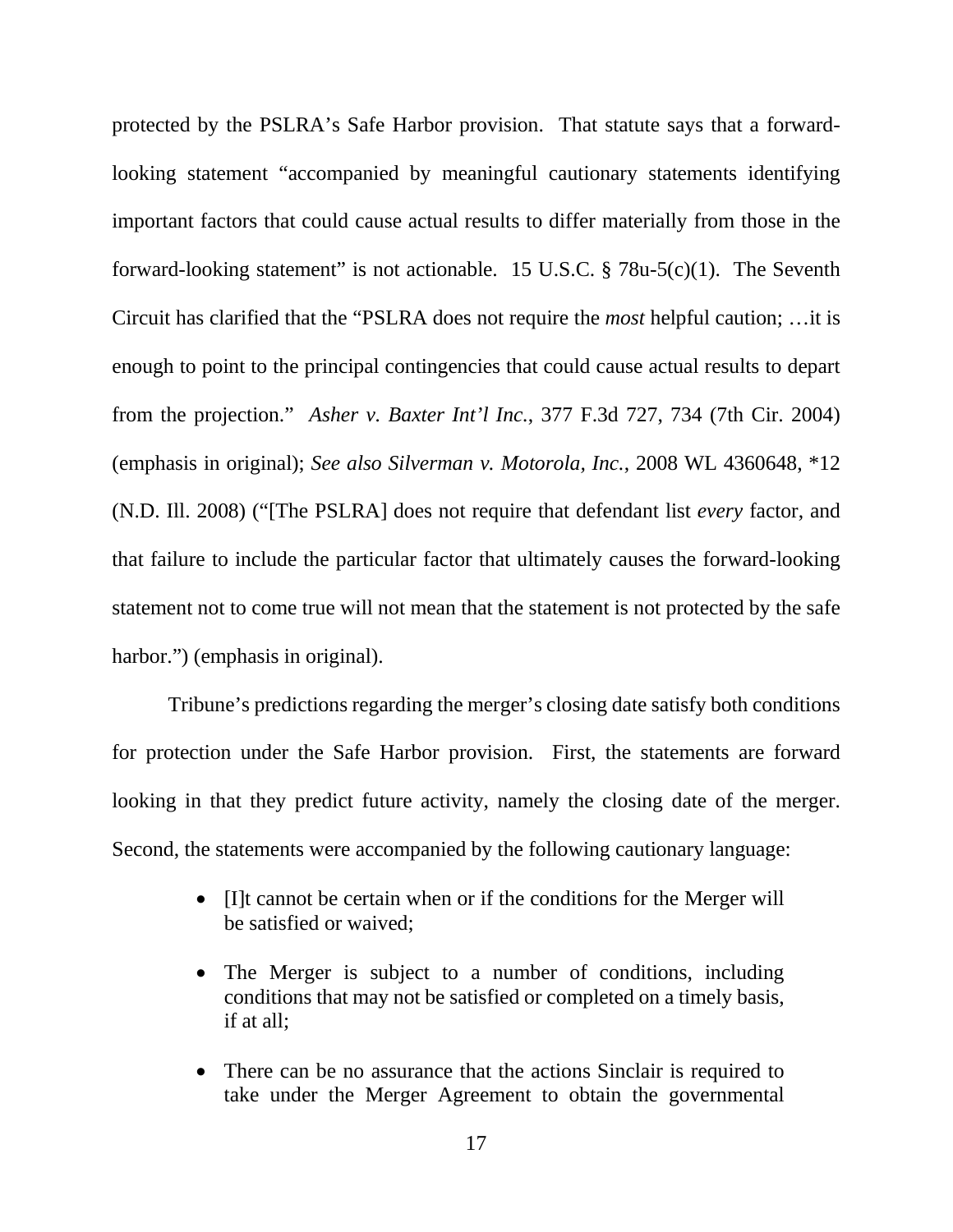approvals and consents necessary to complete the Merger will be sufficient to obtain such approvals and consents or that the divestitures contemplated by the Merger Agreement to obtain necessary governmental approvals and consents will be completed; and

• Failure to obtain the necessary governmental approvals and consents would prevent the parties from consummating the proposed Merger.

This language specifically warns investors of the conditions in the Merger Agreement and the need for governmental approval of the merger. It also notes that failure to obtain said governmental approval would prevent the merger from closing. Therefore, this language surpasses the boilerplate level and constitutes a meaningful cautionary statement. Accordingly, the PSLRA's Safe Harbor provision shields these statements from liability.

The Plaintiffs attempt to bring this statement out from under the protection of the Safe Harbor provision by arguing that the cautionary language was not meaningful, as it disclosed a risk that already materialized. While it is true that "Defendants cannot seek safe harbor refuge by representing a risk that already has materialized…as a risk that could develop in the future," that is not the case here. *Van Noppen v. InnerWorkings, Inc.*, 136 F. Supp. 3d 922, 949 (N.D. Ill. 2015); *See also Wilson v. Merrill Lynch & Co., Inc.*, 671 F.3d 120, 130 (2d Cir. 2011) ("[C]autionary words about future risk cannot insulate from liability the failure to disclose that the risk has transpired.").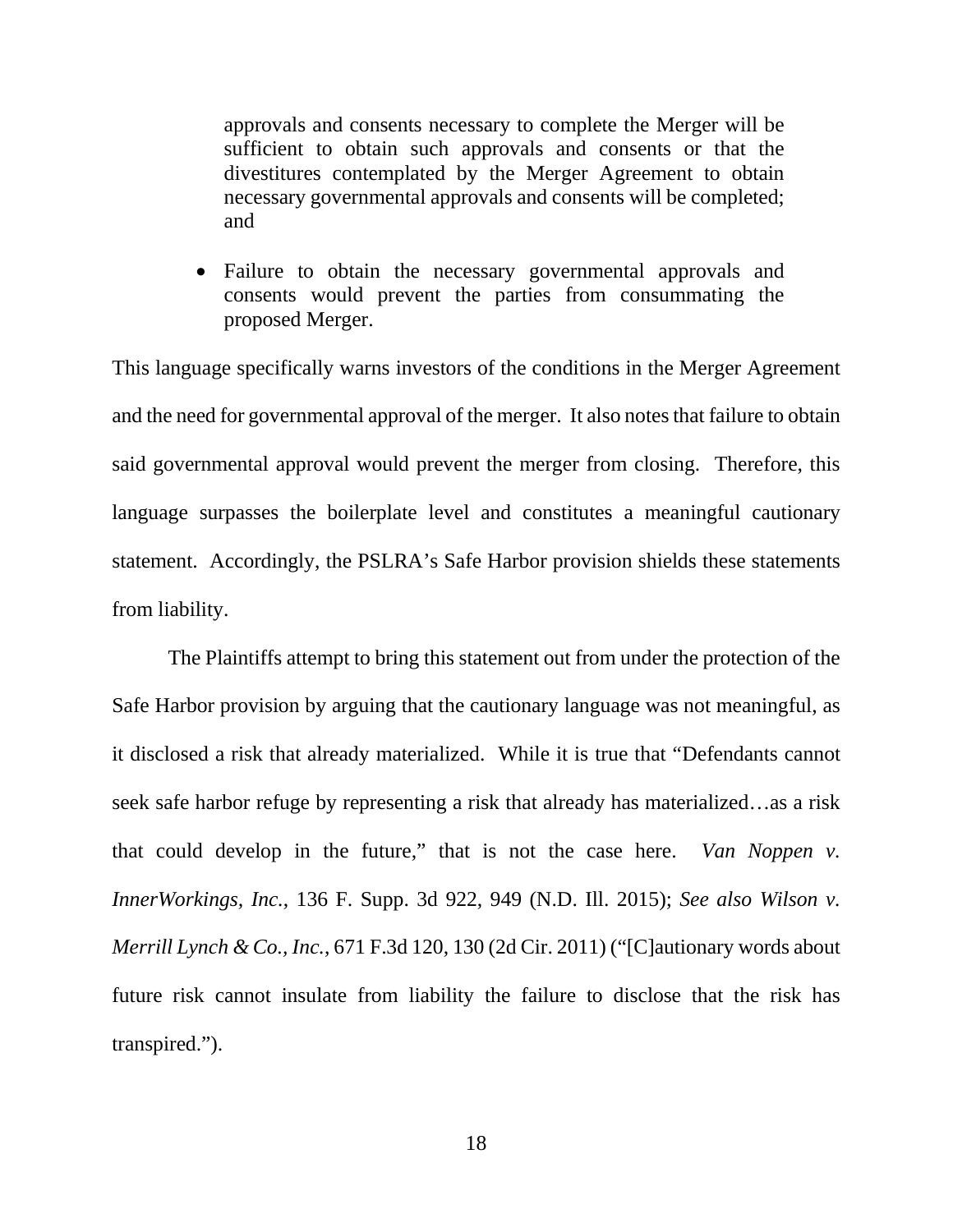At the time of Tribune's statements, the risk that the parties would not obtain governmental approval and satisfy the conditions of the Merger Agreement had not materialized. Sinclair was in negotiations with DOJ regarding station divestitures until December 15, 2017, when it rejected DOJ's offer to divest eight to ten stations. Therefore, at the time of Tribune's first prediction on November 29, 2017, no risk had materialized. Similarly, Sinclair revived negotiations with DOJ by mid-February 2018. Therefore, at the time of Tribune's second prediction on March 1, 2018, no risk had materialized either. This is not the typical situation where a risk had already materialized in the form of lost revenue. *See In re Facebook, Inc. IPO Sec. and Derivative Litig.*, 985 F. Supp. 2d 487, 516 (S.D.N.Y. 2013) ("…Facebook's Registration Statement did not disclose that increased mobile usage and the Company's product decisions had already had a negative impact on the Company's revenues and revenue growth. The Company's purported risk warnings misleadingly represented that this revenue cut was merely possible when, in fact, it had already materialized."). Rather, Tribune was actively in negotiations to obtain regulatory approval at the time of the predictions. Even if those negotiations faced some speedbumps, no risk of merger failure had materialized at the time of Tribune's predictions. Accordingly, the Court finds that the PSLRA's Safe Harbor provision applies.

# **B. Scienter**

"Because the Court has already found that Plaintiffs failed to adequately allege any material misstatements, the Court need not determine whether Plaintiffs satisfy the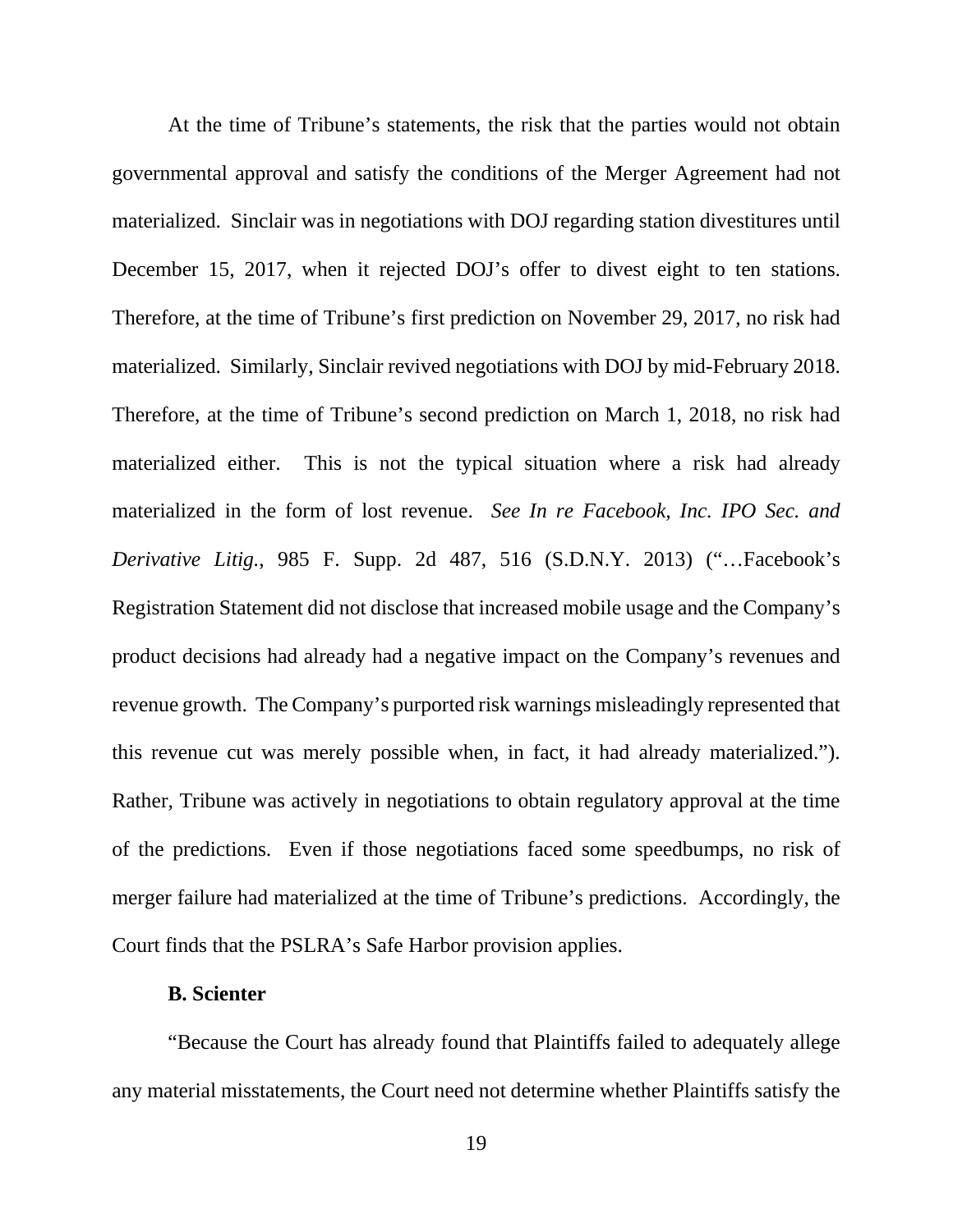PSLRA's scienter requirement. Nonetheless, for the sake of completeness, the Court will address the scienter element." *Alizadeh v. Tellabs, Inc.*, 2015 WL 557248, \*15 (N.D. Ill. 2015).

"Under the PSLRA's 'strong inference' standard, '[a] complaint will survive… only if a reasonable person would deem the inference of scienter cogent and at least as compelling as any opposing inference one could draw from the facts alleged.'" *Cornielsen*, 916 F.3d at 601 (quoting *Tellabs, Inc. v. Makor Issues & Rights, Ltd.*, 551 U.S. 308, 324 (2007)). In conducting this analysis, "the court must take into account plausible opposing inferences." *Tellabs, Inc.*, 551 U.S. at 323. "[B]ecause Plaintiffs failed to demonstrate that any of the Defendants' material statements were false or misleading, they also cannot establish scienter. … But even if Plaintiffs had adequately alleged misleading material statements, their deficient allegations of scienter would independently doom the [complaint]." *Alizadeh*, 2015 WL 557248, \*15.

Regarding Tribune's descriptions of the Merger Agreement, the Plaintiffs only allegations concerning scienter point to Sinclair's ongoing struggle with DOJ and the FCC regarding station divestitures. However, as noted above, those allegations merely say that Tribune knew of the negotiations and was actively encouraging Sinclair to comply with the regulatory process. The allegations do not give rise to a cogent and compelling inference that Tribune knew the merger would fail or that Sinclair had breached its contractual obligations. Neither of those things came to pass until after Tribune had made its allegedly false or misleading statements. The same rationale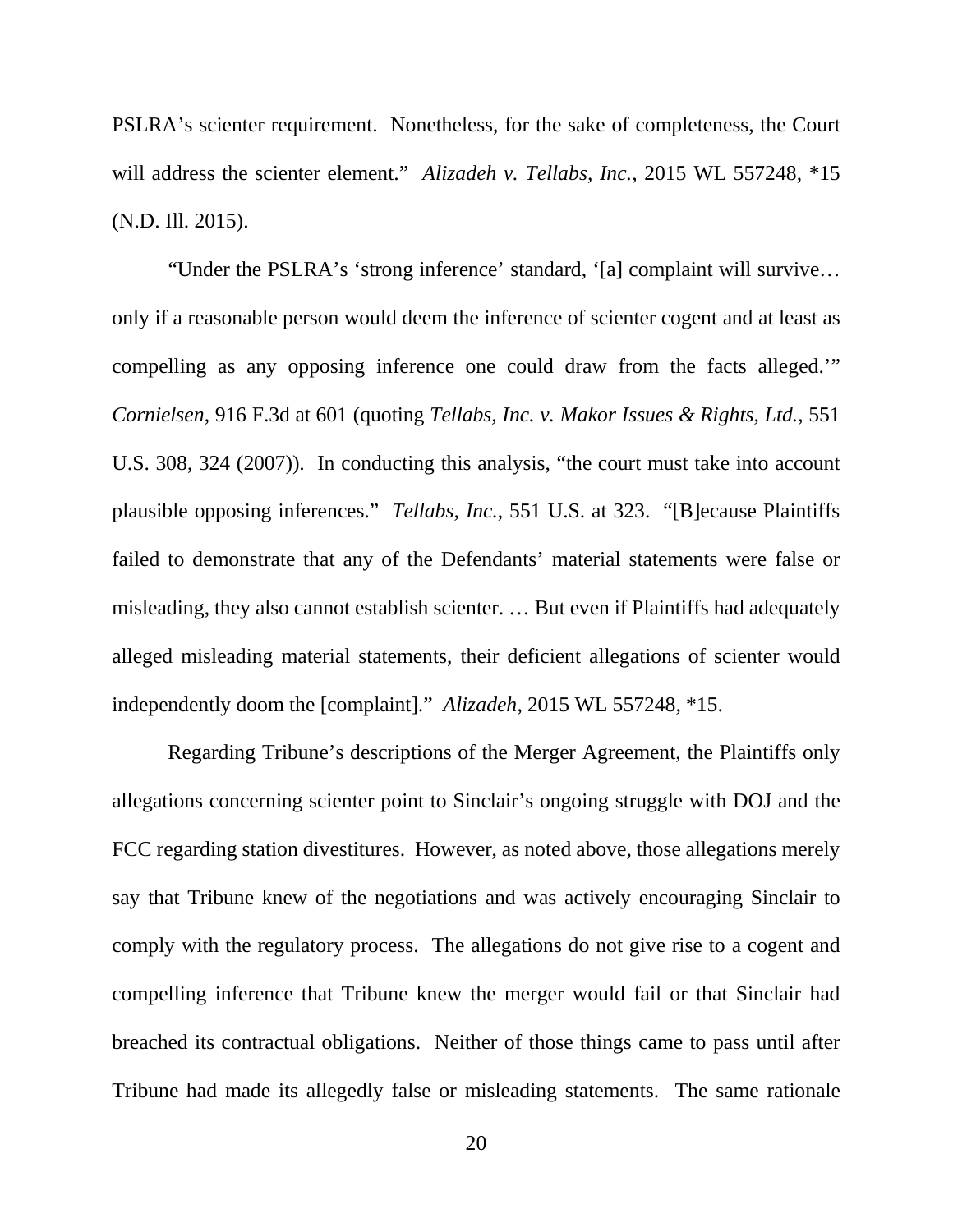applies to Tribune's forward-looking statements, which require actual knowledge of falsity. 15 U.S.C. § 78u-5(c)(1)(B). If the Plaintiffs' allegations do not give rise to the inference of knowledge, they certainly do not give rise to actual knowledge of falsity.

The Plaintiffs also attempt to plead scienter based on motive. The Plaintiffs assert that the Tribune and Director Defendants were motivated to conceal Sinclair's conduct in the negotiations process to artificially inflate the price of its stock. Moreover, the Plaintiffs maintain that Kern and Bigelow were the CEO and CFO of Tribune; were the corporate representatives that signed the Registration Statement and Prospectus, the March 2018 Form 10-K, and the May 2018 Form 10-Q; and were included on communications with Sinclair and the governmental entities. However, these allegations also do not salvage the amended complaint.

First, this Court has rejected the contention that a company's desire to increase the value of their stock is evidence of fraud, holding:

The desire to increase the value of a company and attain the benefits that result, such as meeting analyst expectations and reaping higher compensation, are basic motivations not only of fraud, but of running a successful corporation. Were courts to accept these motives as sufficient to establish scienter, most corporate executives would be subject to such allegations, and the heightened pleading requirements for these claims would be meaningless.

*Davis v. SPSS, Inc.*, 385 F. Supp. 2d 697, 714 (N.D. Ill. 2005). Moreover, the Seventh Circuit held that an executive's "motive to pretend nothing was amiss" was insufficient to establish scienter, finding that "a generalized motive common to all corporate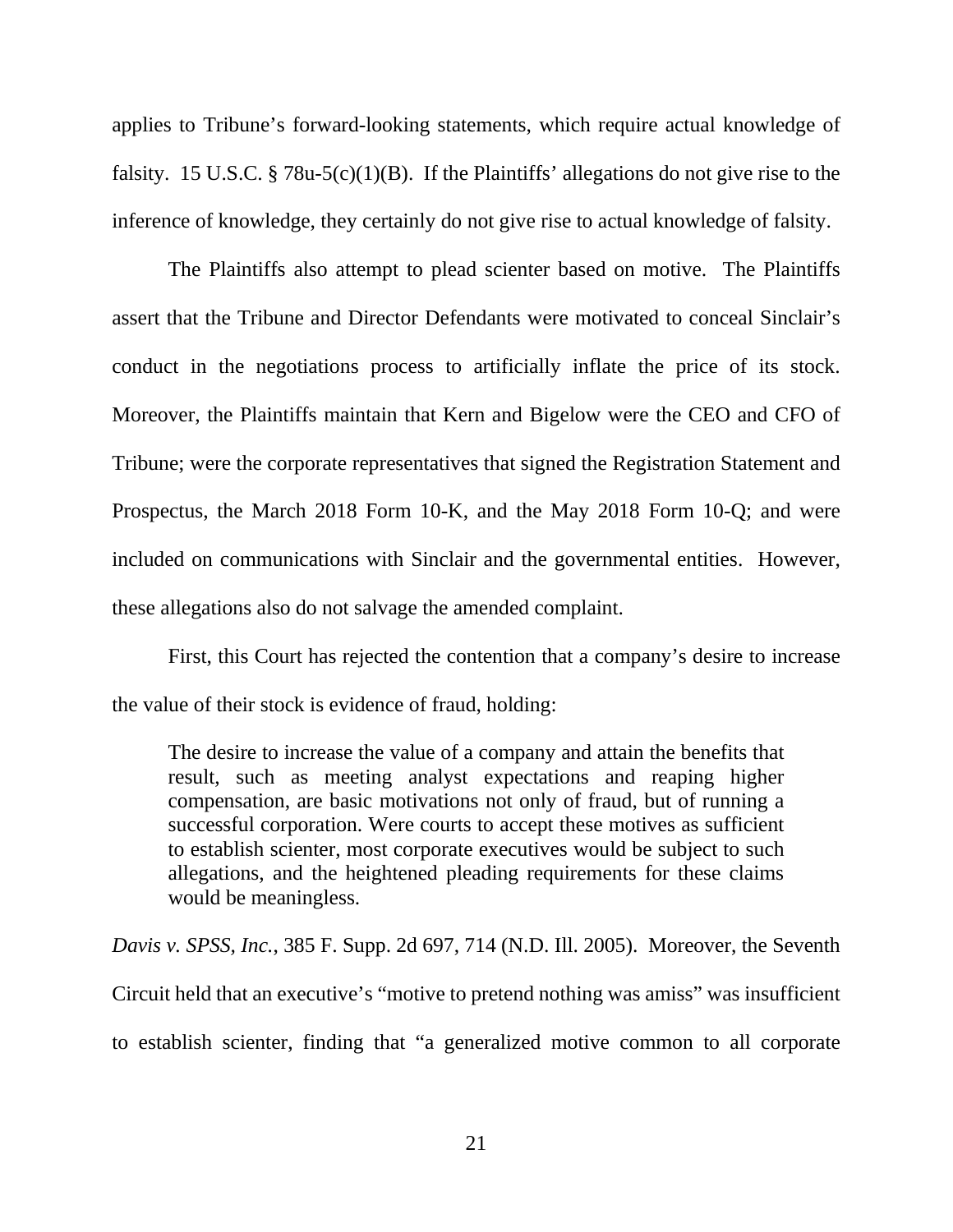executives is not enough to establish scienter." *Pension Trust Fund for Operating Eng'rs v. Kohl's Corp.*, 895 F.3d 933, 939–40 (7th Cir. 2018).

Second, and relatedly, allegations that Kern and Bigelow were Tribune's CEO and CFO are insufficient to establish scienter under the PSLRA. This Court has found that "a pleading of scienter may not rest on the inference that defendants must have been aware of the misstatement based on their positions within the company." *Davis*, 385 F. Supp. 2d at 713–714. "Indeed, respective positions within a company prove nothing about fraud or knowledge thereof but rather are exactly the type of generalized allegations the court must disregard under the PSLRA." *Plumbers and Pipefitters Local Union v. Zimmer*, 673 F. Supp. 2d 718, 746–47 (S.D. Ind. 2009) (internal quotation omitted). Accordingly, the Court cannot find scienter based on these facts.

Third, it is not enough to have access to false information; a defendant must have knowledge that the information is false. As the Seventh Circuit has held, "a complaint fails to satisfy the PSLRA's particularity requirements by making conclusory allegations of scienter derived from a defendant's mere access to information." *Cornielsen*, 916 F.3d at 602 (quoting *Pugh v. Tribune Co.*, 521 F.3d 686, 694 (7th Cir. 2008) ("[T]here is a big difference between knowing about…reports from [a subsidiary] and knowing that the reports are false.")); *See also Higginbotham v. Baxter Int'l, Inc.*, 495 F.3d 753, 758 (7th Cir. 2007) (same).

Finally, the Court finds that the opposing inference from this information is stronger than the Plaintiff's conclusion of fraud. In *City of Livonia Employees'*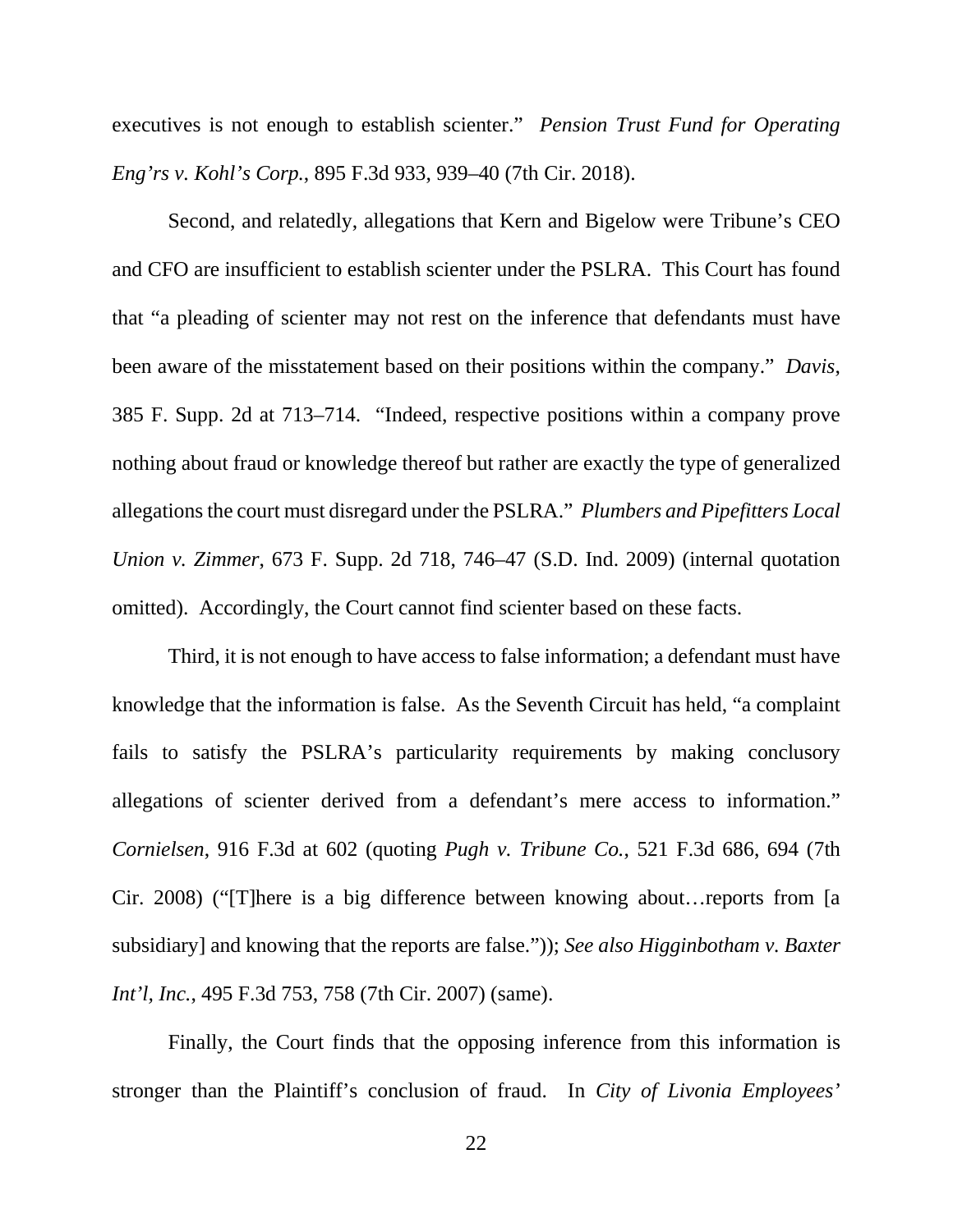*Retirement System and Local 295/Local 851 v. Boeing Company*, the Seventh Circuit addressed competing inferences based on Boeing's continued projections for the First Flight of its 787-8 Dreamliner. 711 F.3d 754, 757 (7th Cir. 2013). Despite several failed tests from April to May of 2009, Boeing continued to opine the Dreamliner would have its first flight in June 2009. *Id.* However, on June 23, 2009, Boeing cancelled the Dreamliner's first flight due to an "anomaly" revealed in the testing. *Id.* Boeing stated that they "hoped to be able to solve the problem in time for a First Flight in June, but had been unable to do so." *Id.* Based on these facts, the Seventh Circuit held:

A more plausible inference than that of fraud is that the defendants, unsure whether they could fix the problem by the end of June, were reluctant to tell the world "we have a problem and maybe it will cause us to delay the First Flight and maybe not, but we're working on the problem and we hope we can fix it in time to prevent any significant delay, but we can't be sure, so stay tuned." There is a difference, famously emphasized by Kant, between a duty of truthfulness and a duty of candor, or between a lie and reticence. There is no duty of total corporate transparency—no rule that every hitch or glitch, every pratfall, in a company's operations must be disclosed in "real time," forming a running commentary, a baring of the corporate innards, day and night.

*Id.* at 758–59. The Court finds that the same is true here—the more plausible inference is that the Tribune and Director Defendants were attempting to ease the regulatory issues that arose with Sinclair with the aim of closing the merger. The fact that Tribune continued to see the regulatory process through cuts against the inference of scienter and weighs in favor of their good faith belief that the merger would be approved. *See Emps. Ret. Sys. of Rhode Island v. Williams Cos., Inc.*, 889 F.3d 1153, 1173 (10th Cir. 2013) ("Indeed, if [Defendants] thought there was a substantial likelihood that the WPZ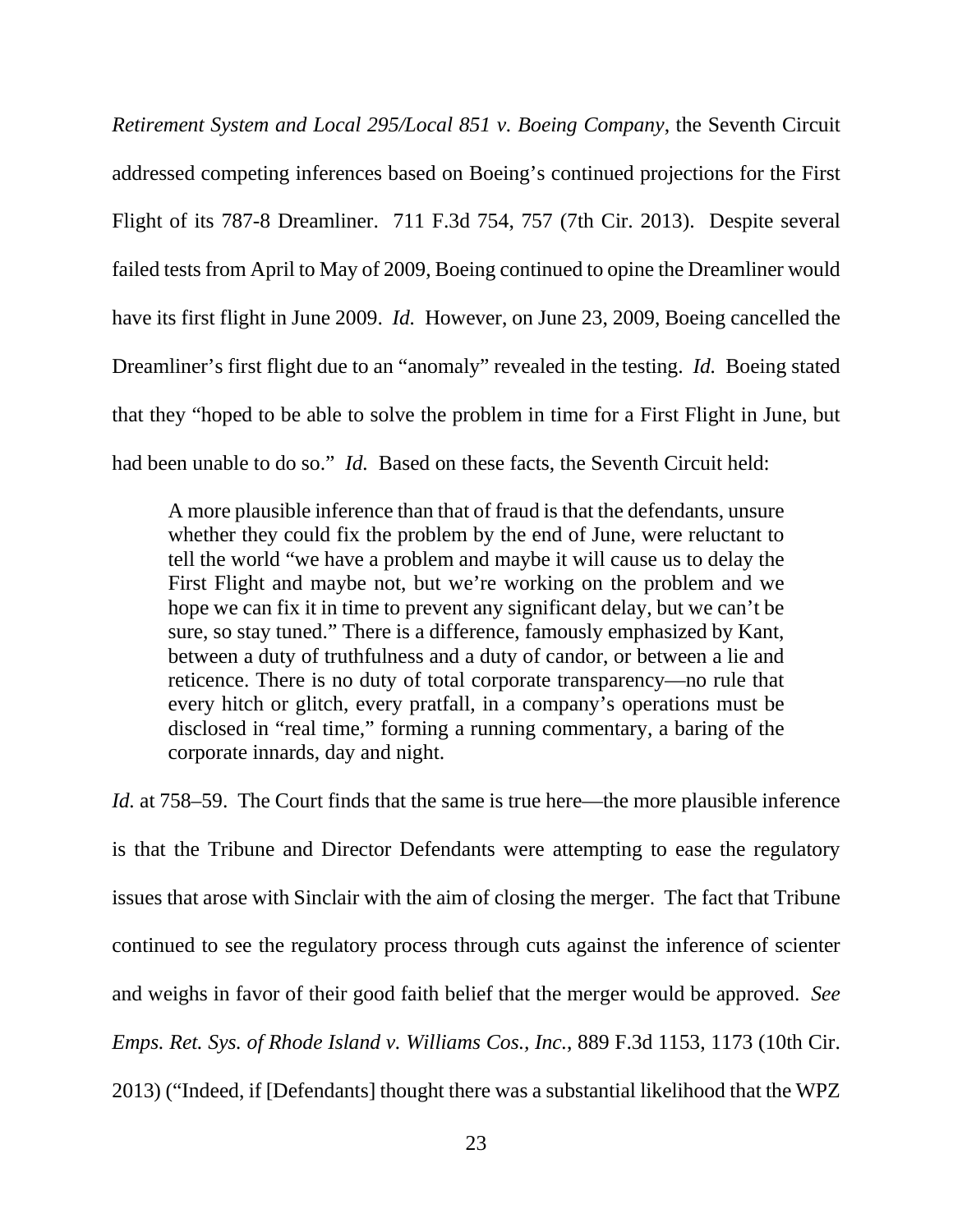merger would not go through, what would be its motive to press forward on the transaction?"). Accordingly, the Court finds that the Plaintiffs have not sufficiently plead scienter.

### **C. Loss Causation**

Finally, the Tribune and Director Defendants contend that the Plaintiffs fail to plead loss causation. To satisfy this requirement, "there must be a causal connection between the material misrepresentation and the loss, not simply that the misrepresentation touches upon a later economic loss." *Tricontinental Indus., Ltd. v. PricewaterhouseCoopers, LLP*, 475 F.3d 824, 843 (7th Cir. 2007). The Tribune and Director Defendants maintain that Chairman Pai's statement expressing concerns over undisclosed entanglements between Sinclair and their proposed divestiture partners, which caused Tribune's stock to decline, had no relation to the allegations regarding Tribune's allegedly false or misleading statements. With respect to any allegations regarding Sinclair's obstinance in DOJ negotiations, those facts cannot satisfy the loss causation requirement because they concern a separate regulatory process. Regarding the FCC allegations, there are no allegations that Tribune knew about Sinclair's entanglements, as those only came to light in the public comment period that took place after Tribune's allegedly false or misleading statements. Although the corrective statement need not be a direct contradiction of a previous statement, the allegations must demonstrate how the misrepresentation at issue caused the economic loss. The Plaintiffs have failed to do that here.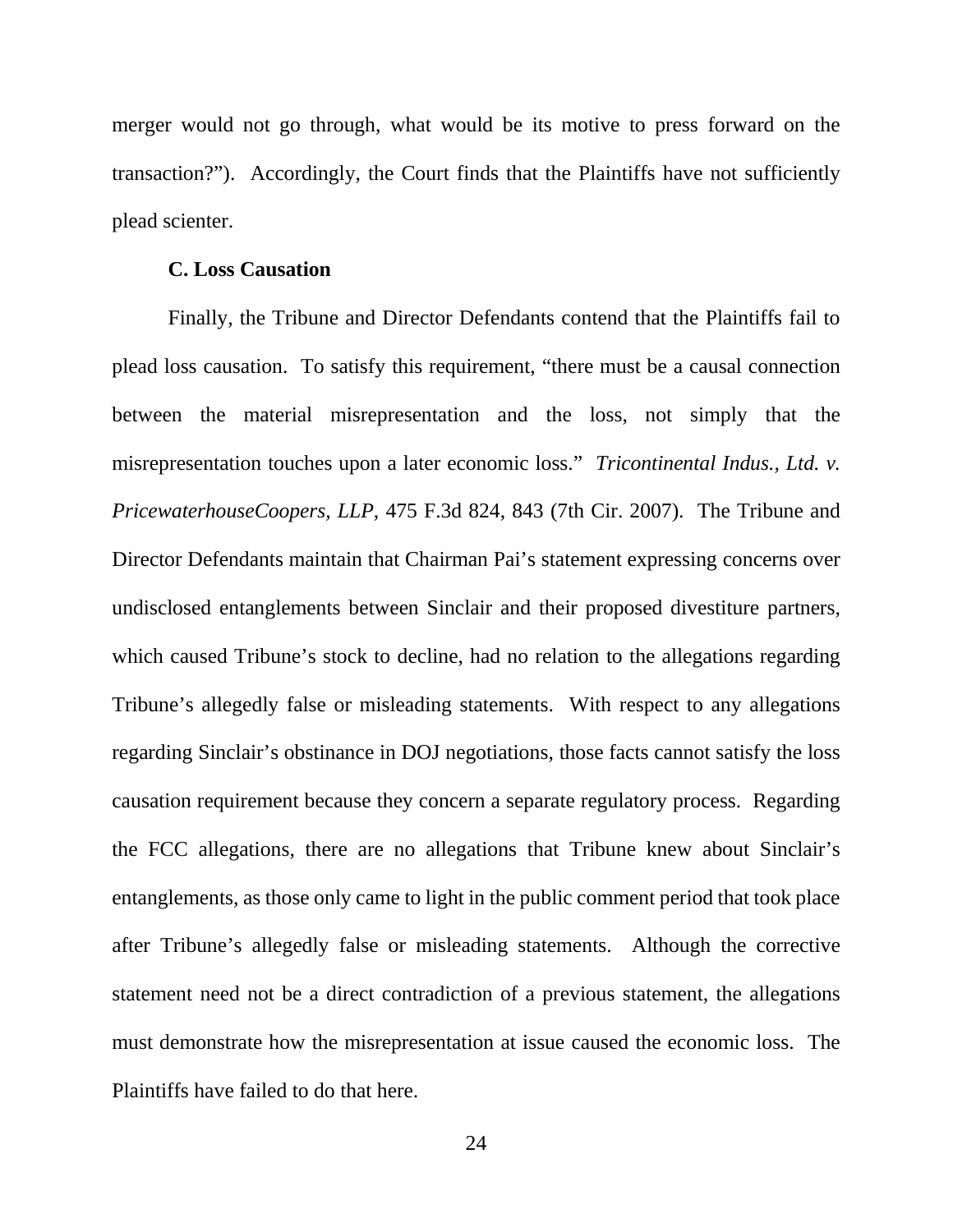Given that the Plaintiffs have failed to plead an actionable misstatement, scienter, or loss causation, the Court grants the motion to dismiss Counts I and IV as to both the Tribune and Director Defendants and Morgan Stanley.

## **II. The Oaktree Defendants' Motion to Dismiss**

The Plaintiffs next assert that the Oaktree Defendants violated Sections 20A (Count II) and 20(a) (Count III) of the Exchange Act. Section 20A provides a derivative cause of action for an underlying insider trading violation while in possession of material, nonpublic information. *Makor Issues & Rights, Ltd. v. Tellabs, Inc.*, 2008 WL 2178150, \*2 (N.D. Ill. 2008). Therefore, the Plaintiffs must plead a primary offense here under Section 10(b)—to state a claim for a predicate offense under Section 20A. Section 20(a) holds "controlling persons" liable for the actions of the controlled entity. *Pugh*, 521 F.3d at 693. Therefore, to state a claim under Section 20(a), "a plaintiff must first adequately plead a primary violation of securities laws." *Id.*

The Oaktree Defendants move the Court to dismiss Counts II and III of the amended complaint because the Plaintiffs fail to plead: (1) that Oaktree was in possession of material non-public information ("MNPI"); (2) that Oaktree had a fiduciary duty or breached that duty; (3) that Oaktree possessed the requisite scienter; or (4) that Oaktree's alleged insider trading caused the Plaintiffs' losses. The Court addresses each argument in turn.

25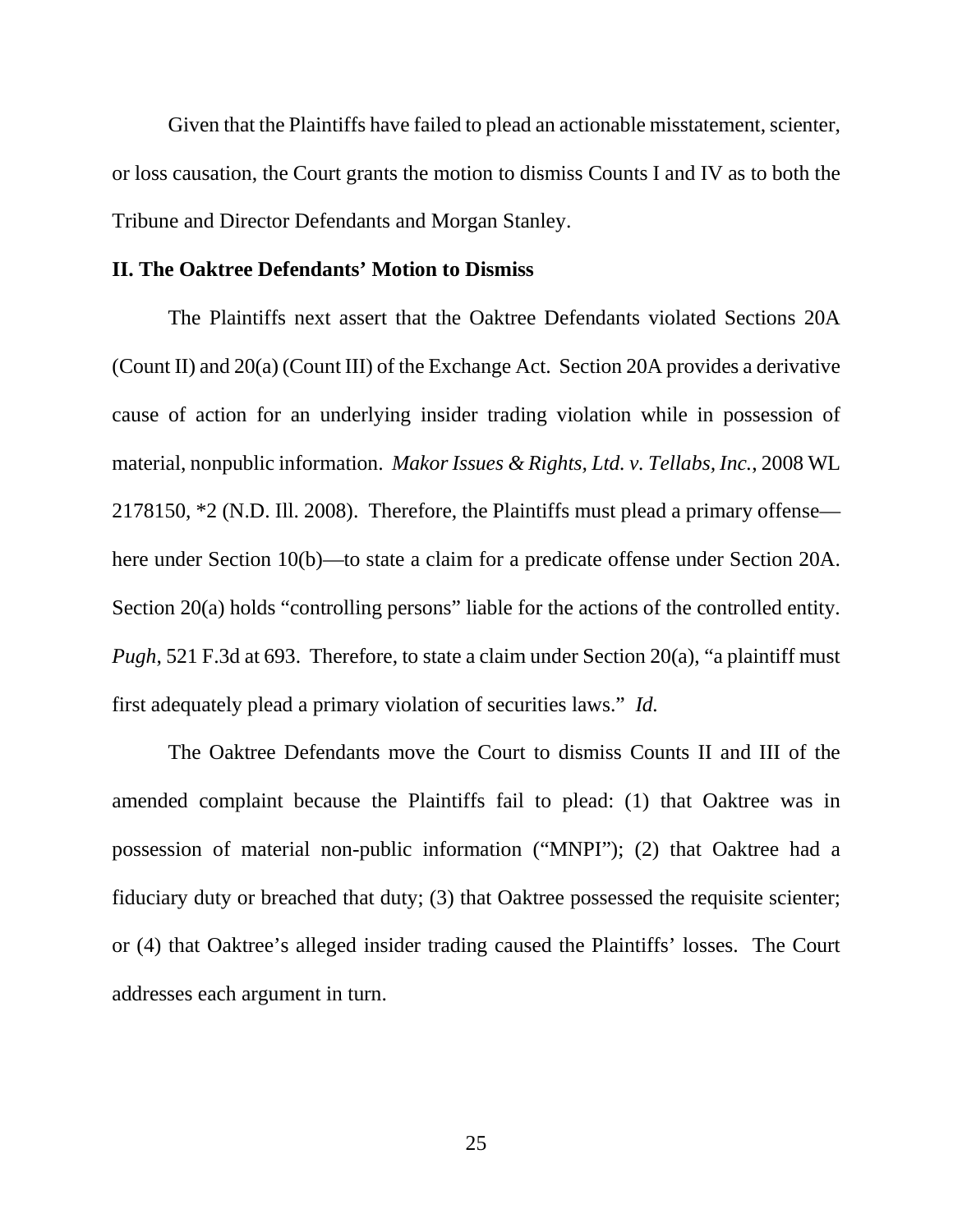#### **A. Oaktree's Possession of MNPI**

The Court begins by considering the sufficiency of the allegations that Oaktree was in possession of MNPI at the time of the Oaktree Offering. The relevant MNPI alleged in the amended complaint concerns Sinclair's refusal to make station divestitures and its related obstinance in negotiations with DOJ. For several reasons, Oaktree could not have that MNPI, and the Plaintiffs could not allege that Oaktree did.

First, at the time of the Oaktree Offering from November 29, 2017 until December 4, 2017, the MNPI did not exist. While Sinclair's negotiations with DOJ were already underway at the time of the sale, Sinclair did not issue a rejection to DOJ until December 15, 2017—well after the Oaktree Offering period ended. Accordingly, Oaktree could not have known that Sinclair would reject DOJ's divestiture offer, as that had not yet occurred.

Even assuming the MNPI existed at the time of the Oaktree Offering, the Plaintiffs' allegations are still insufficient. They allege that "Oaktree, through Tribune's Board members Mr. Karsh and Defendant Jacobson, and through its historically close relationship with Tribune, possessed material nonpublic information at the time it sold shares in the Oaktree Offering." Regarding Karsh, he was the cofounder of Oaktree Capital and served as the Chairman of Tribune's Board until October 31, 2017. The Plaintiffs attempt to get around the fact that Karsh resigned well before the Oaktree Offering by alleging on information and belief that he "received continued updates on the status of Sinclair's divestitures." However, this type of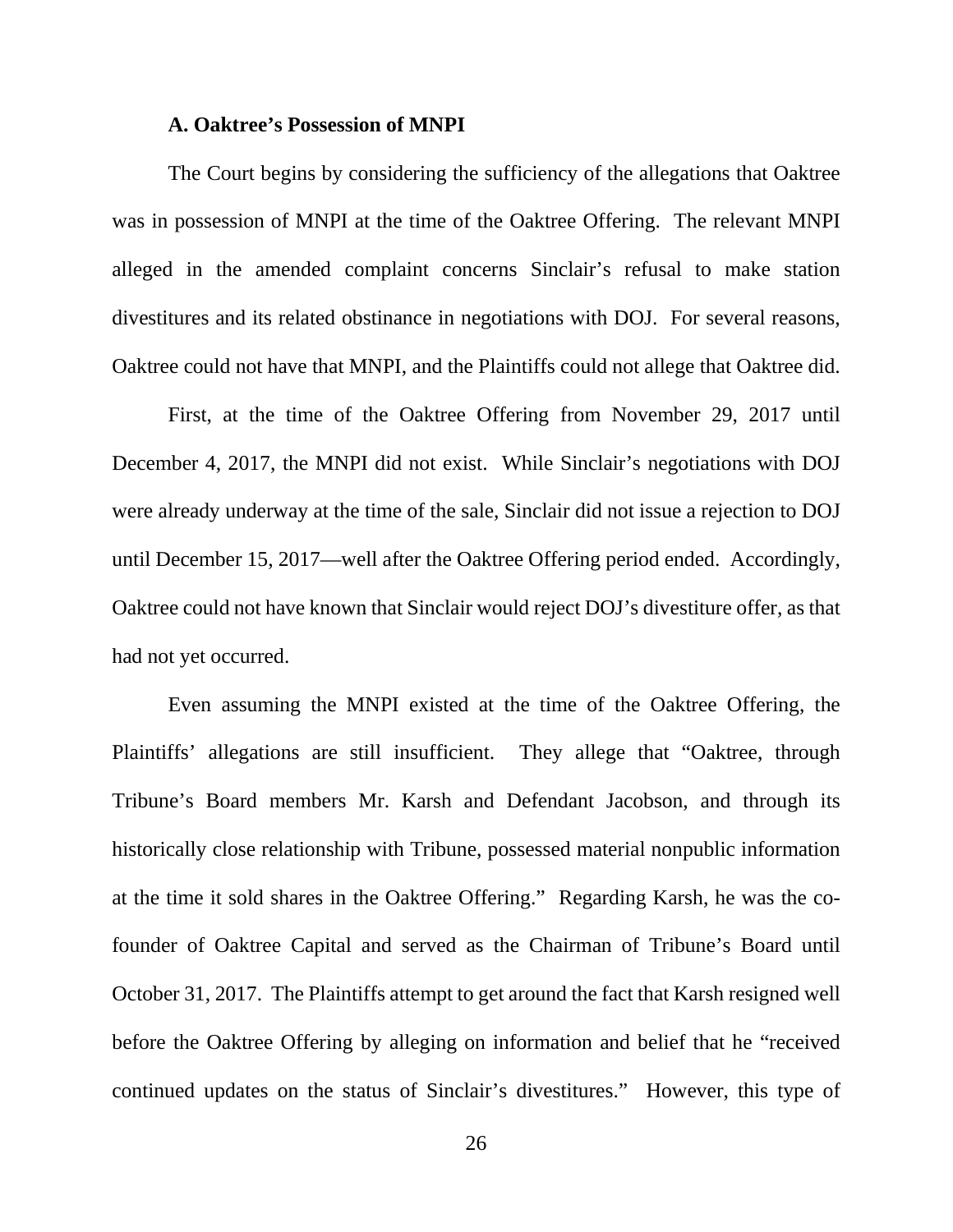"speculation does not satisfy the requirement of Fed. R. Civ. P. 9(b)," let alone the heightened standard under the PSLRA. *LHLC Corp. v. Cluett, Peabody & Co., Inc.*, 842 F.2d 928, 933 (7th Cir. 1988). The same is true for Defendant Jacobson, as the Plaintiffs only allege his position with two unrelated Oaktree entities, but assert no other facts regarding his possession or communication of MNPI to Oaktree.

Moreover, a historically close relationship or a position on the Board is not sufficient to allege the possession of MNPI. This Court previously held allegations that a defendant "knew or should have known" about MNPI do not pass muster to plead an insider trading claim. *Abrams v. Prudential Secs., Inc.*, 2000 WL 390494, \*4 (N.D. Ill. 2000). Similarly, the Court in *Shah v. Zimmer Biomet Holdings, Inc.* found that a person's position on the Board of Directors was not sufficient to prove that person possessed MNPI. 348 F. Supp. 3d 821, 849 (N.D. Ind. 2018). Rather, the Court held that those allegations said "nothing more than that the [defendants] had *potential* access to insider information. But access to information is not the same as actually possessing the specific information and knowing it." *Id.* (internal quotation omitted) (emphasis in original). Applying this rationale here, the Plaintiffs need to allege more than just Karsh and Jacobson's relationships with Tribune and Oaktree—they need to allege possession of MNPI. However, they failed to do so here.

# **B. Fiduciary Duty and Breach**

To state a claim for insider trading, a person must breach "a fiduciary duty or other duty arising out of a relationship of trust and confidence." *SEC v. Steffes*, 805 F.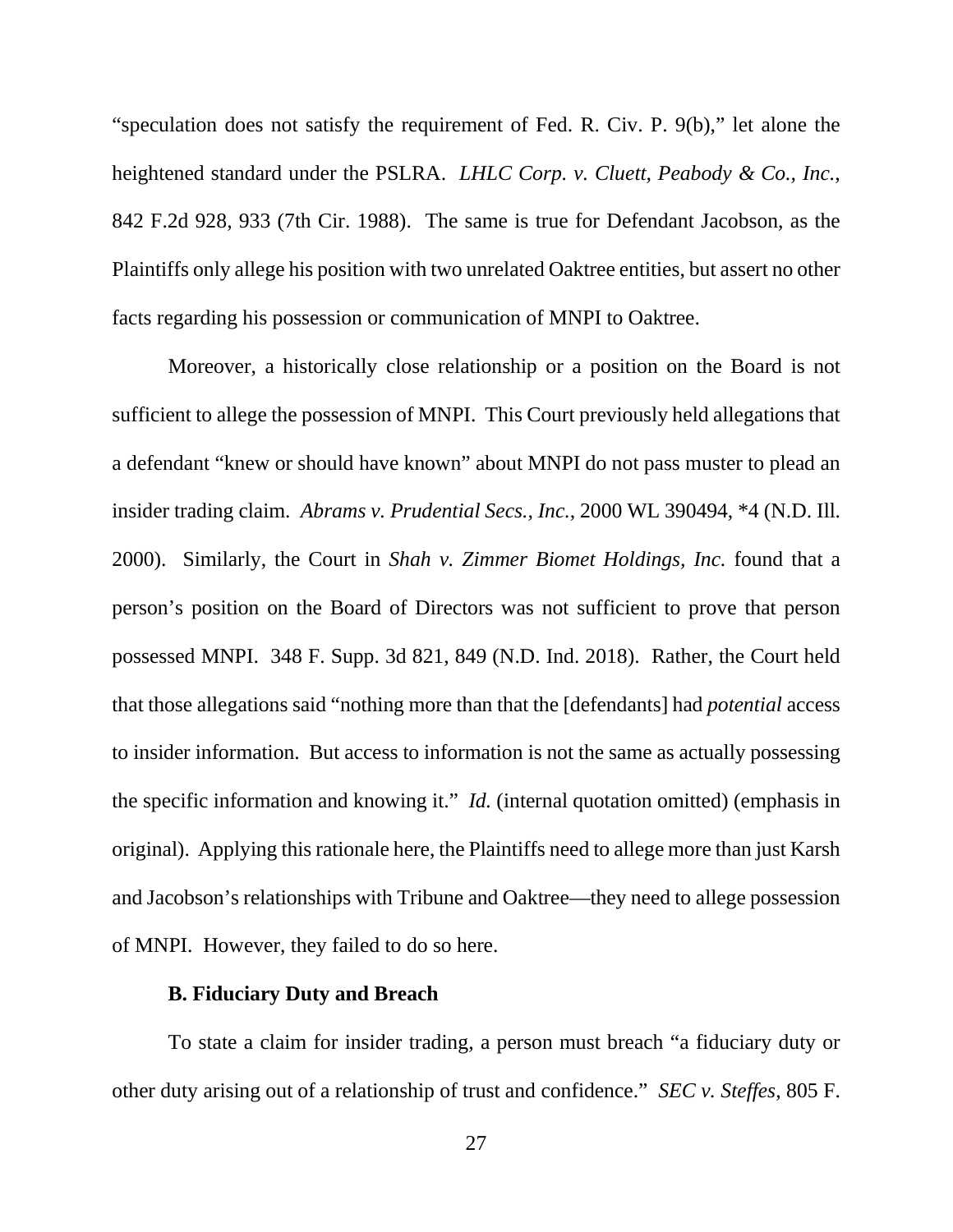Supp. 2d 601, 608 (N.D. Ill. 2011). Under the classical theory of insider trading, a person can only be liable if they are "an insider of the corporation whose securities are traded." *Id.* at 609.

Oaktree maintains that it was not an insider of Tribune because it was only a minority shareholder, and thus, owed no fiduciary duty to Tribune. The Court agrees. Both state and federal courts have held that minority shareholders do not acquire insider status, even if they have a member on the Board, unless they exercise control over the corporation's affairs. *Jensen v. Oliver*, 1998 WL 673829, \*5 (N.D. Ill. 1998) ("Only a majority or controlling shareholder, and not a minority shareholder, holds…a fiduciary duty."); *Sawant v. Ramsey*, 742 F. Supp. 2d 219, 238 (D. Conn. 2010) (rejecting "insider" theory as to a major shareholder because he was "not a professional advisor or consultant, and was not employed…as such"); *Emerson Radio Corp. v. Int'l Jensen Inc.*, 1996 WL 483086, at \*20 n.18 (Del. Ch. 1996) (rejecting theory that an entity became an "insider" because one of their controlling partners was a member of the Board of Directors); *Kahn v. Lynch Commc'n Sys., Inc.*, 638 A.2d 1110, 1114 (Del. 1994) ("[A] shareholder who owns less than 50% of a corporation's outstanding stocks does not, without more, become a controlling shareholder of that corporation, with a concomitant fiduciary status."). Because the Plaintiffs fail to establish that Oaktree was an insider who owed a fiduciary duty to Tribune, their insider trading claim cannot proceed.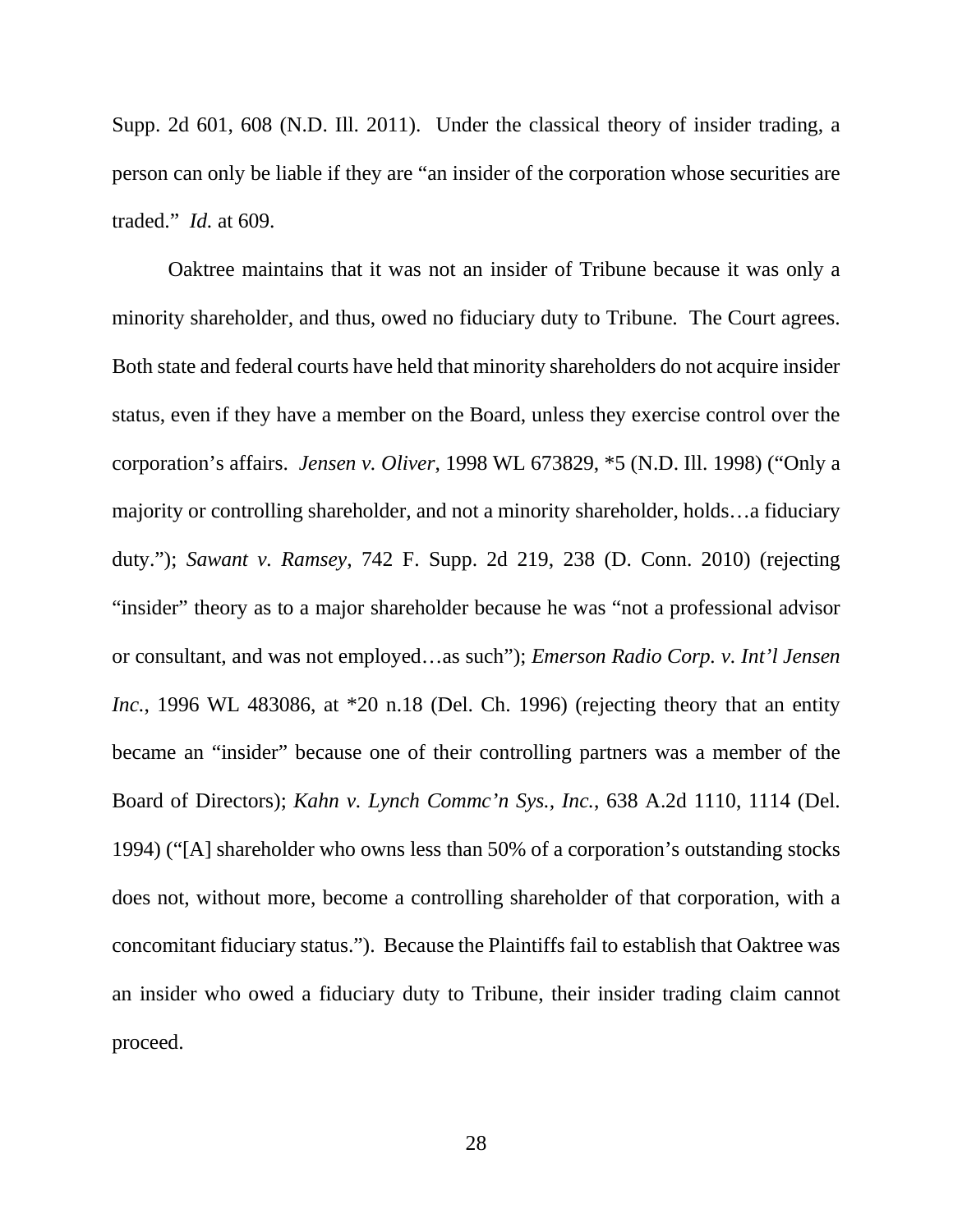# **C. Scienter**

Given the Plaintiffs' failure to allege that Oaktree possessed MNPI, they also cannot sufficiently allege that Oaktree possessed the requisite scienter while in possession of MNPI. Barring these deficiencies, Oaktree maintains that the amended complaint insufficiently pleads scienter. Because the Court recognizes the merits of the parties' countervailing positions<sup>[4](#page-28-0)</sup> and the strength of the divergent legal authority on these positions, we decline to decide the scienter hypothetical before us. *See Carpenters Pension Trust Fund for N. Calif. v. Allstate Corp.*, 2018 WL 1071442, \*5 (N.D. Ill. 2018); *Garden City Emps.' Ret. Sys. v. Anixter Int'l, Inc.*, 2012 WL 1068761, \*13 (N.D. Ill. 2012); *In re Cobalt Int'l Energy, Inc. Sec. Lit.*, 2017 WL 2599327, \*7 (S.D. Tex. 2017). Rather, we find that the Plaintiffs did not sufficiently plead Oaktree's scienter while in possession of MNPI given that they have not plead the underlying possession of MNPI.

### **D. Loss Causation**

l

Finally, the Court turns to the issue of loss causation. According to the PSLRA, "In any private action arising under this chapter, the plaintiff shall have the burden of proving that the act or omission of the defendant alleged to violate this chapter caused

<span id="page-28-0"></span><sup>4</sup> The Plaintiffs allege circumstantial evidence to establish scienter, including that Oaktree engaged in an unusually large offering of nearly half of its Tribune stock close in time to Sinclair's obstinate behavior toward DOJ. Moreover, if Oaktree had waited to sell its shares, it stood to gain an additional \$22 million. Oaktree counters that it retained more than half of its Tribune stock, sales of large quantities of stock were not unusual for Oaktree, and roughly nine months passed from the Oaktree Offering to the negative disclosure—which they claim negates the inference of scienter. Further, Oaktree asserts that its decision to sell its Tribune stock was sensible because they would receive \$40.36 in cash under the Offering Materials, as opposed to the \$35.00 cash plus Sinclair stock under the Merger Agreement.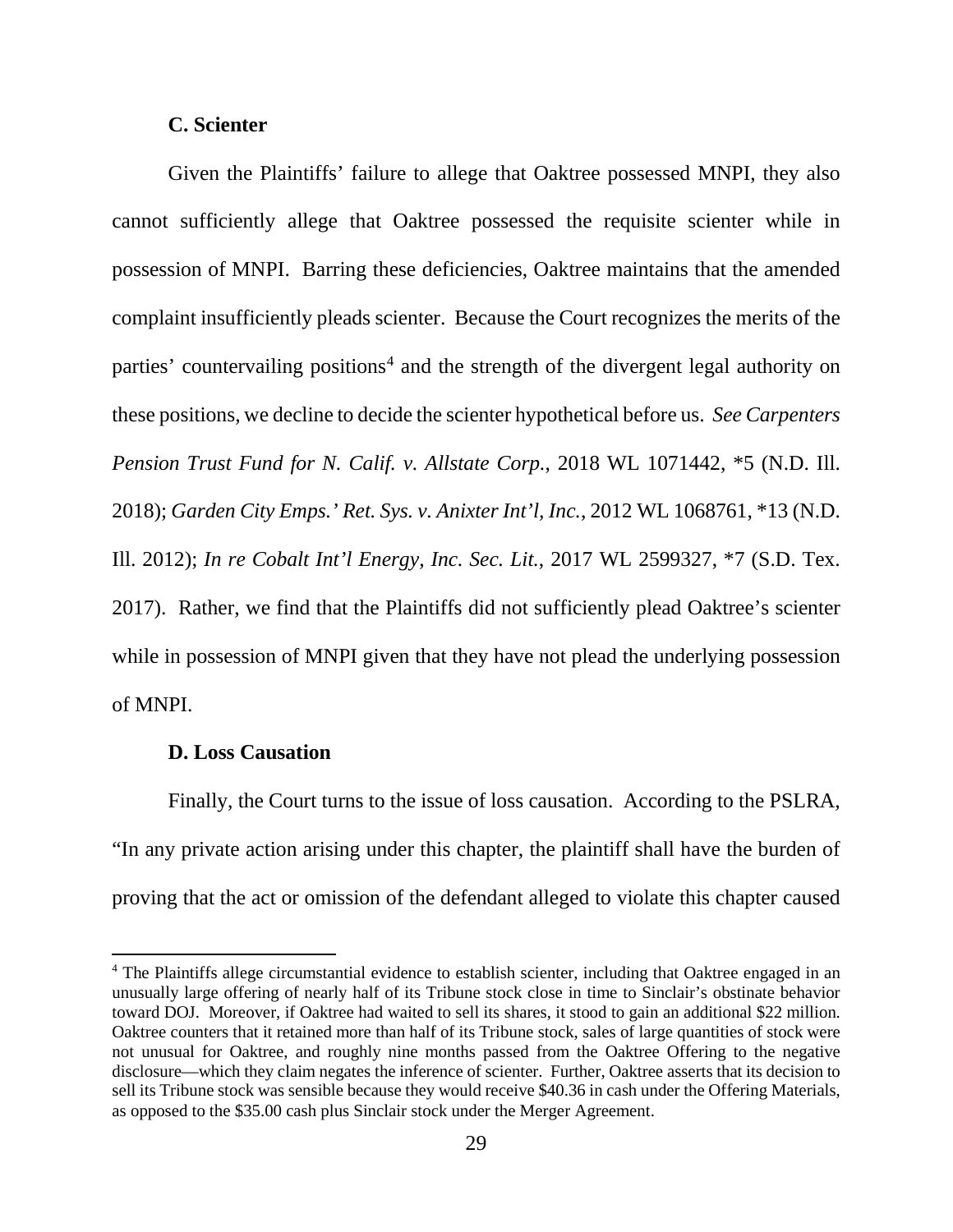the loss for which the plaintiff seeks to recover damages." 15 U.S.C. § 78u-4(b)(4). As noted above, "there must be a causal connection between the material misrepresentation and the loss, not simply that the misrepresentation touches upon a later economic loss." *Tricontinental*, 475 F.3d at 843.

The Plaintiffs do not meet this requirement because their allegations pertain to Sinclair's conduct in negotiations with DOJ, but the loss-causing event was Chairman Pai's statement concerning undisclosed entanglements between Sinclair and their proposed divestiture partners in FCC proposals. Not only did Sinclair's FCC proposals postdate the Oaktree Offering, they are also separate and distinct statements from those made to DOJ. Accordingly, any loss that resulted from Chairman Pai's disclosure could not be caused by Sinclair's negotiations with DOJ. Therefore, the amended complaint does not adequately plead loss causation.

Given that the Plaintiffs failed to plead Oaktree's possession of MNPI, fiduciary duty, scienter, or loss causation, the Court grants the motion to dismiss Count II. "[B]ecause the plaintiffs have not adequately alleged the direct liability of any defendant, their § 20(a) claim" in Count III is also dismissed. *Pugh*, 521 F.3d at 698.

### **III. Morgan Stanley's Motion to Dismiss**

The Plaintiffs brought an independent cause of action against Morgan Stanley for violations of Section  $12(a)(2)$  of the Securities Act (Count V). To state a claim under Section  $12(a)(2)$ , a "plaintiff must show that defendants offered or sold a security to the plaintiff by means of a prospectus or oral communication that was false or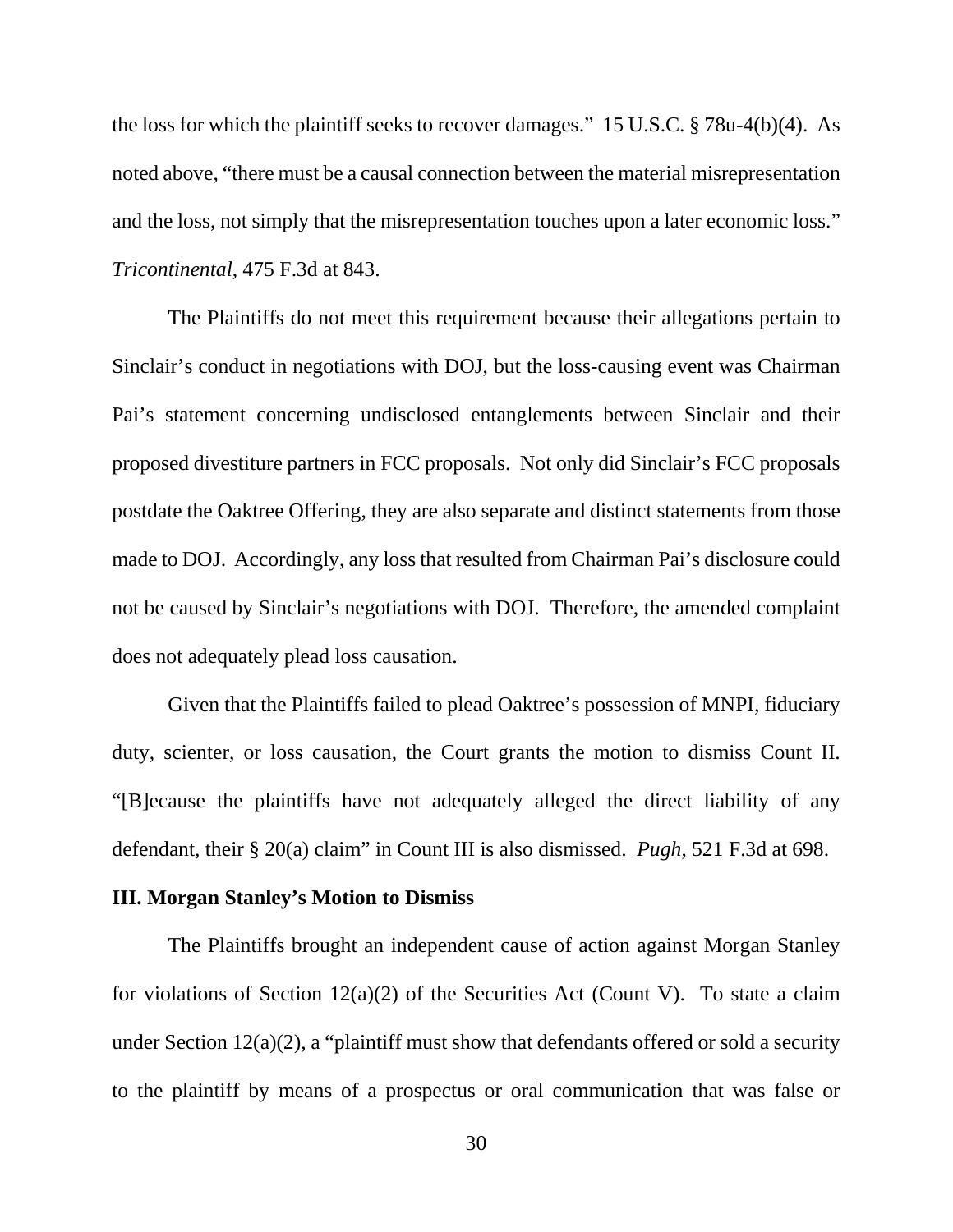misleading with respect to material facts." *Lawrence E. Jaffe Pension Plan v. Household Intern., Inc.*, 2004 WL 574665, \*15 (N.D. Ill. 2004); 15 U.S.C. 77k(a)(5). However, a defendant is not liable if he or she "did not know and could not have reasonably discovered that the statement was false." *Id.*

Morgan Stanley urges the Court to dismiss Count V because the Plaintiffs do not have standing to assert a claim under Section 12(a)(2). Further, Morgan Stanley maintains that: (1) the Plaintiffs failed to plead that there was a false or misleading statement in any prospectus or oral communication used by Morgan Stanley to buy or sell Tribune stock and (2) the Plaintiffs' amended complaint alleges facts to prove the affirmative defense of loss causation. The Court addresses each argument in turn.

#### **A. Standing**

To have standing to assert a Section  $12(a)(2)$  claim, the plaintiff must be a "purchaser of securities offered in the prospectus," and the purchase "must be from an initial public offering." *Ong ex rel. Ong v. Sears, Roebuck & Co.*, 2005 WL 2284285, \*13 (N.D. Ill. 2005). The Supreme Court clarified that such a purchase must be from a statutory seller, meaning an entity that either passes title to the plaintiff or solicits the sale. *Pinter v. Dahl*, 486 U.S. 622, 642–43 (1988).

Morgan Stanley claims that the Plaintiffs do not meet the standing requirements "because none of them has alleged that they purchased Tribune stock from Morgan Stanley in the Oaktree Offering." The Court disagrees. In the amended complaint, the Plaintiffs allege, "Morgan Stanley sold Tribune common stock pursuant to Offering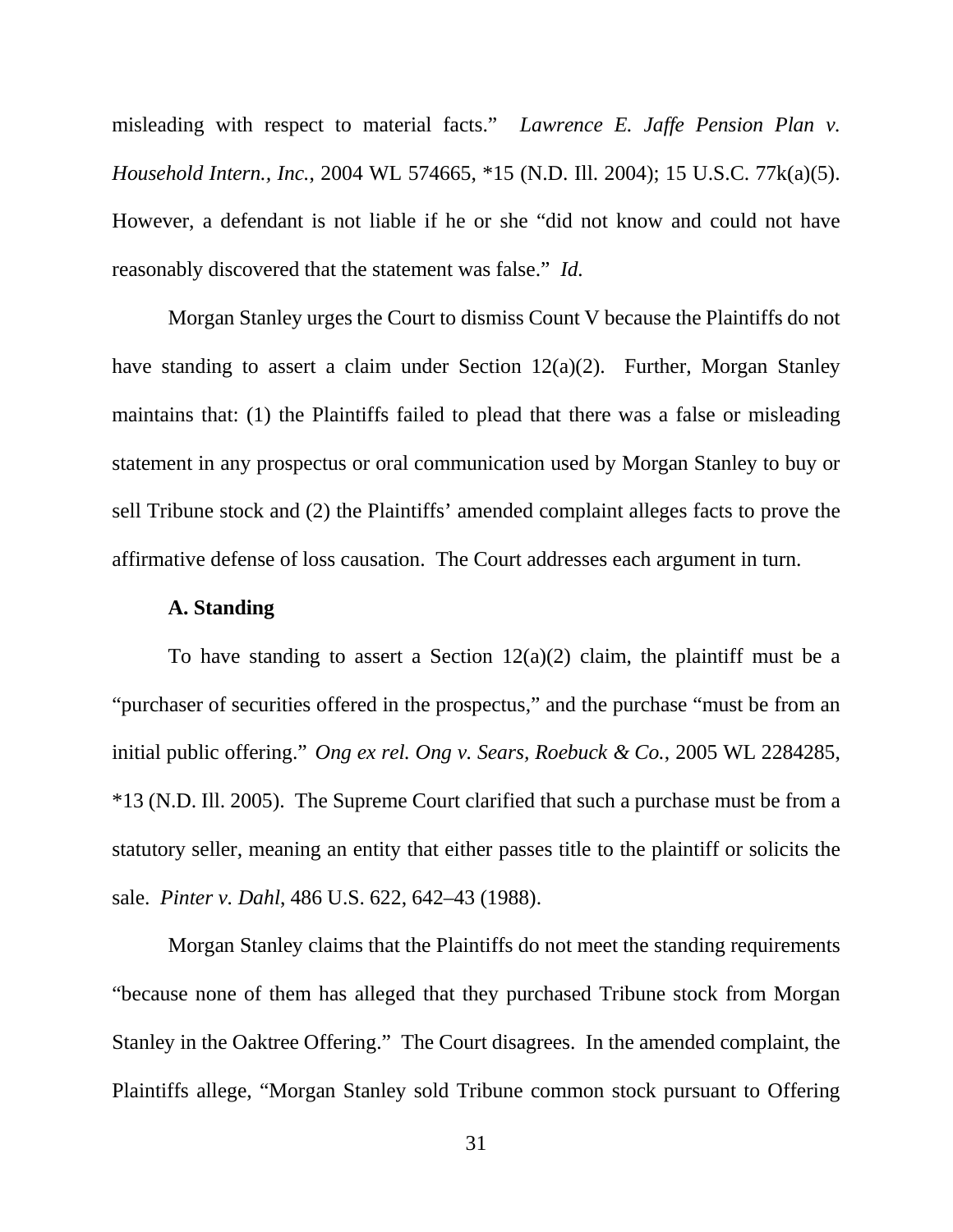Materials directly to Plaintiffs and other members of the Class." They also allege, "Morgan Stanley transferred title to Tribune stock to Plaintiffs and other members of the Class who purchased such stock in the Oaktree Offering…." Finally, the Plaintiffs plead, "Morgan Stanley also solicited the purchase of Tribune stock in the Oaktree Offering by Plaintiffs and other members of the Class who purchased in the Oaktree Offering by means of the Offering Materials…." These allegations show that both the Plaintiffs and members of the Class purchased Tribune stock in the Oaktree Offering from Morgan Stanley and that Morgan Stanley solicited such purchase, which is sufficient to give the Plaintiffs standing under Section 12(a)(2).

Morgan Stanley rightfully expressed concern over the Plaintiffs' allegation that "Morgan Stanley…transferred title of such Tribune Stock to other underwriters or broker-dealers that sold that stock." The Court agrees that this allegation would not suffice for standing purposes, as Section 12(a)(2) does not confer standing on an aftermarket purchaser. *Ong*, 2005 WL 2284285 at \*13–14. To the extent that any of the Plaintiffs or class members base their standing on this allegation, they would not have proper standing under Section 12(a)(2). The remaining Plaintiffs and class members, however, have standing to proceed.

### **B. False or Misleading Statement**

With respect to pleading deficiencies, Morgan Stanley first argues that the Plaintiffs have not alleged a false or misleading statement in any prospectus or oral communication used by Morgan Stanley to offer or sell Tribune stock. The Court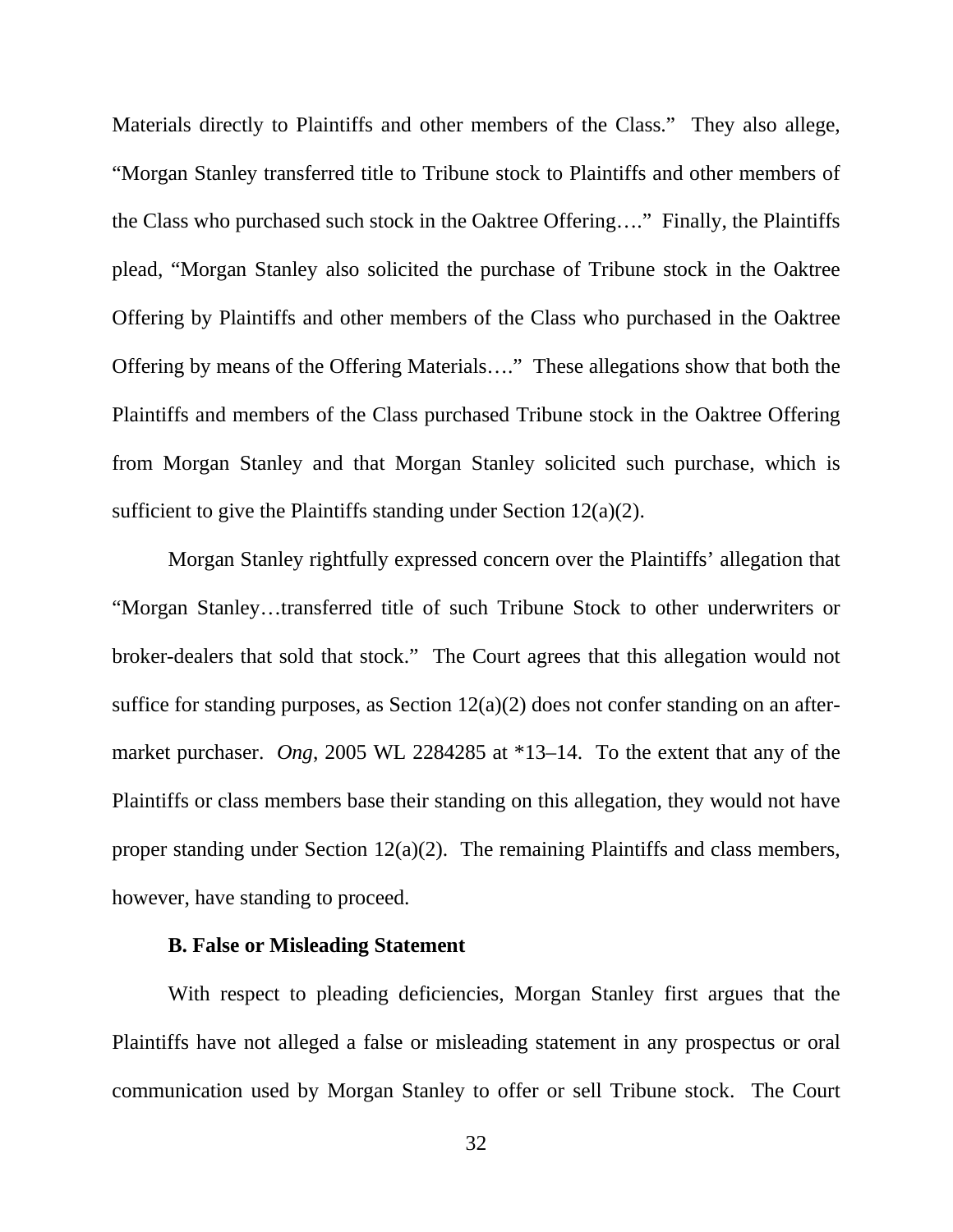agrees for the same reasons stated in our analysis of the Registration Statement and Prospectus as to the Tribune and Director Defendants. The descriptions of the obligations under the Merger Agreement are "accurate statements of historical fact," and as such "are not actionable." *Anderson*, 140 F. Supp. 2d at 909. The context of the statements confirms that conclusion, as the accompanying cautionary statements say the descriptions make no representation of the parties' intentions or actions. Further, any predictions as to the merger's closing date are protected forward-looking statements under the PSLRA's Safe Harbor provision, as discussed in Section I.A.

#### **C. Loss Causation**

Finally, Morgan Stanley alleges that the amended complaint establishes the affirmative defense of loss causation. Although the Plaintiffs do not need to plead loss causation as an element of their Section 12(a)(2) claim, *Premier Capital Mgmt., LLC v. Cohen*, 2008 WL 4378300, \*14 (N.D. Ill. 2008), "a plaintiff can plead himself or herself out of court by alleging facts showing there is no viable claim." *Abrams v. Van Kampen Funds, Inc.*, 2002 WL 1160171, \*5 (N.D. Ill. 2002); *See also Stafford v. Bakke*, 2005 WL 1656855,  $*5$  (S.D. Ind. 2005) (finding that plaintiffs' complaint pled the affirmative defense of loss causation).

As detailed above, "there must be a causal connection between the material misrepresentation and the loss, not simply that the misrepresentation touches upon a later economic loss." *Tricontinental*, 475 F.3d at 843. The Plaintiffs' allegations make clear that no loss causation exists here. As Morgan Stanley correctly states: